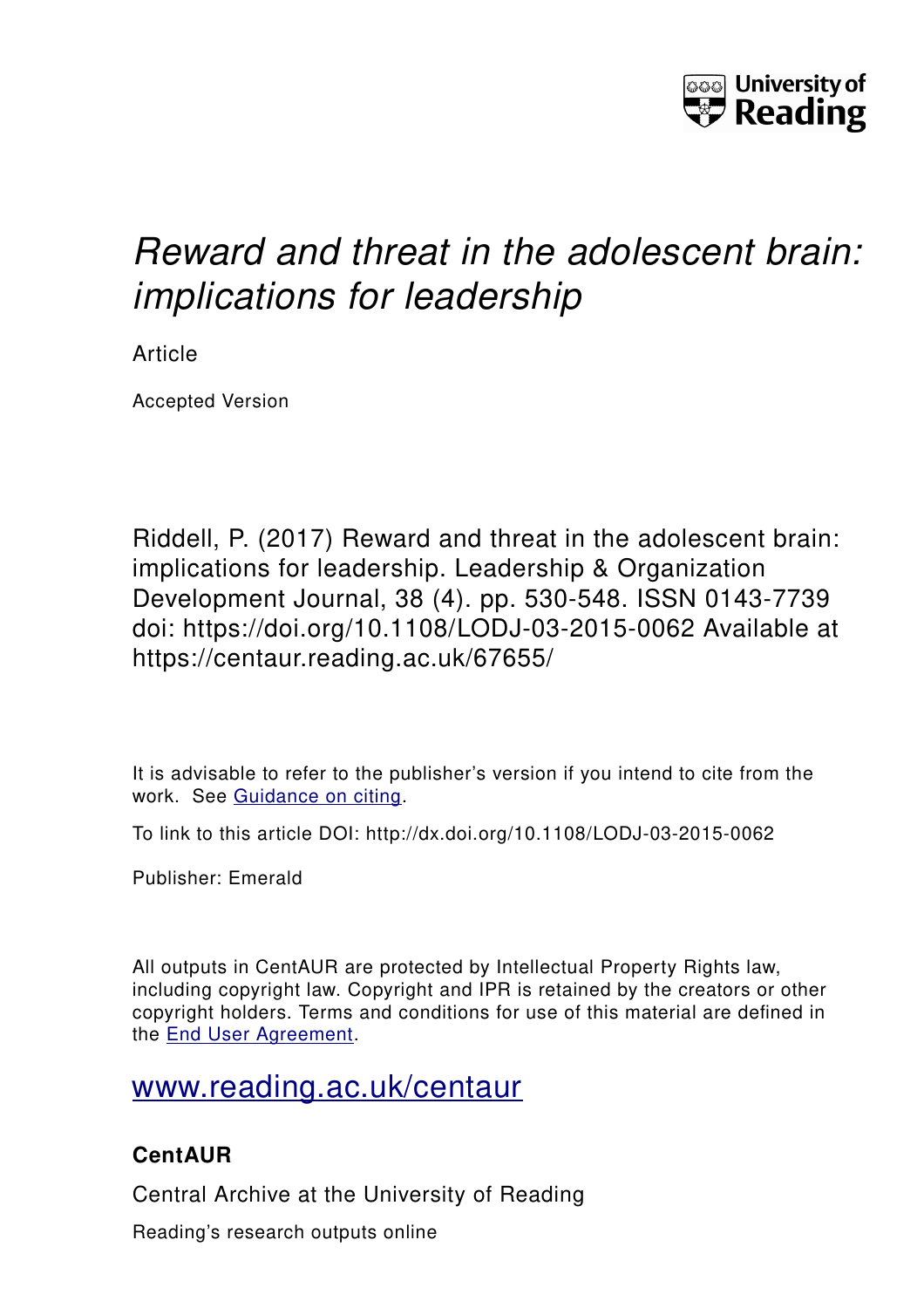**Leadership & Organization Development Journal**



# **for Leadership Development**

| Journal:                      | Leadership & Organization Development Journal                          |
|-------------------------------|------------------------------------------------------------------------|
| Manuscript ID                 | LODJ-03-2015-0062.R3                                                   |
| Manuscript Type:<br>Keywords: | Research Paper<br>Leadership development, adolescence, decision making |
|                               | Manuscripts                                                            |
|                               |                                                                        |
|                               |                                                                        |
|                               |                                                                        |
|                               |                                                                        |
|                               |                                                                        |
|                               |                                                                        |
|                               |                                                                        |
|                               |                                                                        |
|                               |                                                                        |
|                               |                                                                        |
|                               |                                                                        |
|                               |                                                                        |
|                               | eyon Mentury                                                           |

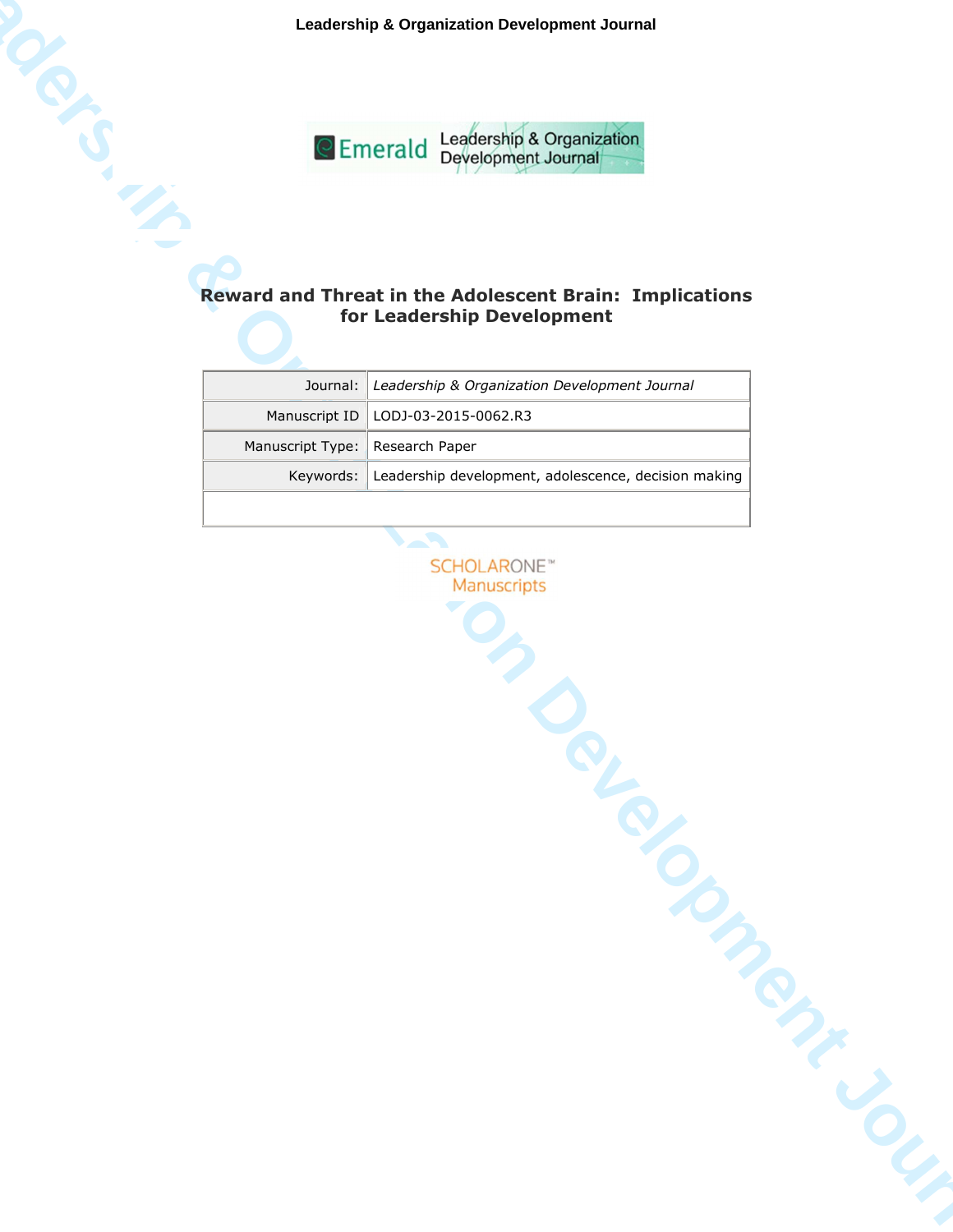#### **Reward and Threat in the Developing Brain: Implications for Leadership Development**

As adults, our decision making process involves a balance between taking and avoiding risk and thus involves assessments of both the rewards that might come from making the right choice and the threats to us if our choice is wrong. This involves a system of areas in the brain that includes (but is not limited to) the amygdala (threat detection and response), the ventral striatum (reward detection and response) and the prefrontal cortex (integration and regulation of emotions, planning and decision making). While the balance between these areas will differ between individuals, in general, adults are well equipped to integrate information about threat and reward, assess risks, and to use this to make decisions that fit the context – whether this is at home, at work or at play.

Statistics on, for instance, car crashes, binge drinking and contraceptive use indicate that adolescents and young adults take more risks (Steinberg, 2007). Indeed, the research suggests that their decision making processes are not fully developed until the early to mid-twenties. In order to explain this, researchers have studied the development of decision making in the brain and have found evidence that the balance between elements of the decision making system changes across the course of development with some parts of the system developing faster than others (Ernst, Pine & Hardin, 2006). One hypothesis that this data has generated is that adolescents and young adults might be more sensitive to both reward and threat, and therefore are less able to regulate their responses than adults.

**Leadership & Organization Development Journal<br>
2<br>
A Revent and There is nitro Development Journal Correspondent Star (and the Correspondent Star (and the Correspondent Star)<br>
2<br>
2<br>
A Revent and the United Star (and the Co** Potential developmental differences in the connectivity of the adolescent brain will have clear implications for how we might incorporate young adults into agile teams, and develop leadership skills in people of this age group. For instance, it is important to consider the role that experience of risk taking within a safe and structured environment has on the development of the connections between different parts of the decision making system. While age is a useful proxy for development, the way that our brains connect up is not simply driven by the length of time we have been alive. What is just as, if not more, important is the role of appropriate experience in strengthening decision making pathways. Thus, designing environments in which adolescents can be exposed to making the decisions required of leaders and experiencing the consequences of their choices could drive increased neural connectivity. Being a good leader benefits from leadership experience at any age, but is more important in adolescence since this will help to form the necessary neural systems that underpin leadership behaviour.

In this paper, I will discuss the developmental changes in connectivity that result in a reduction in risk taking with age, and will consider the implications of these changes for interventions to enhance decision making and leadership capabilities in young adults by providing a context in which the development of suitable neural systems is promoted.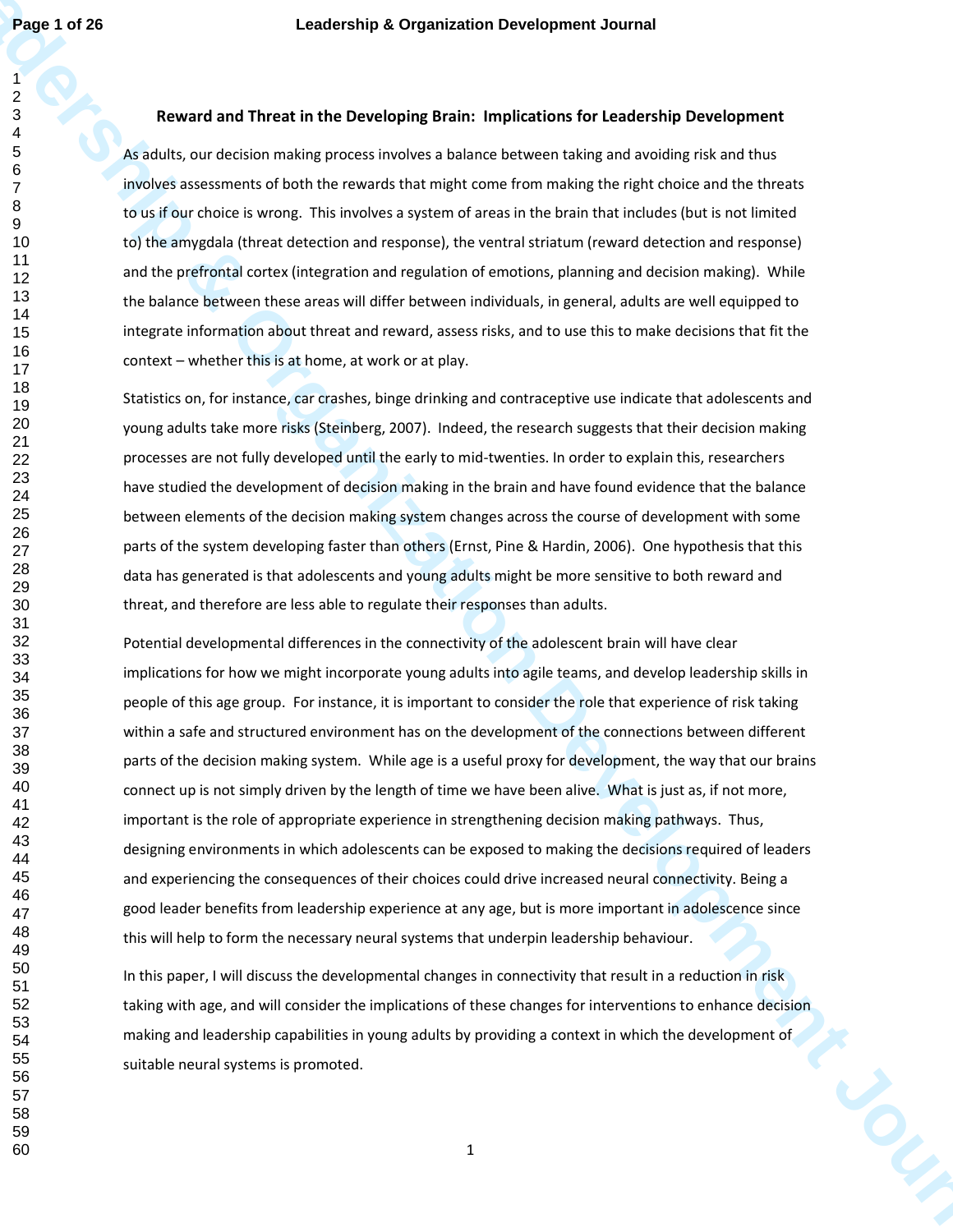#### **Reward and Threat in the Adolescent Brain: Implications for Leadership Development**

**Leadership & Organization Development Journal Frage 2 of 25**<br>
2 **Reward and Therest in the Adolescent Orain, implication for Leadership Development<br>
Lei) descriptions are the anti-state the activistic and about the defend** Each decade, a new generation of workers enters the workplace with a label to define them. Generation X are now between 40 and 50 years old, Generation Y (or the Millenials) are between 22 and 39 years old, while Generation Z are now 8 to 21 years old. Each time a new generation reaches the workplace, characteristics that define that generation are proposed, and then used to explain why this group might have different attitudes to work than previous groups before them. While historical changes in access to technology, internet use, the availability of free sources of, for instance, information and entertainment, and other similar factors are likely to change attitudes to work, it is possible that there are additional reasons for differences in attitude between older and younger workers. In this respect, we seem to have overlooked the commonalities in behaviour of younger people (of any generation) entering the workplace for the first time. The brain continues to develop into early adulthood and it is therefore important to consider the role that this might play in shaping differences in attitudes to work between younger and older employees. Developmental differences in the way that the brain processes information and makes decisions have important consequences for leaders managing each new generation of workers and also for the development of the leaders of the future. By addressing these differences, we can both motivate young people in the workplace better and enhance leadership skills within young adults. This is important since the Baby Boomer generation are coming close to retirement resulting in a shortage of skilled workers in Western Economies. In order to fill this imminent gap in leadership, we will need to develop more leaders. However, Generation X is smaller in size than the Baby Boomer generation that it succeeds ("Changing Global Demographics", 2011), and companies are implementing flatter organisational structures which require leadership skills at all levels (Schneider, 2002) and so younger employees will be required to fill this gap. For this to be successful, we need to be able to take account of immaturity in the brains of young people when implementing leadership development training.

Increasingly, this is also important for our concept of leadership more widely. Examples abound of individuals that have created companies in their teens and early twenties. Fred De Luca founded the Subway sandwich restaurant at 17 years old; Saba Ismail initiated "Aware Girls" (an organisation that aims to develop leadership capacity in young women) when she was 15 year old; Matt Mullenweg started Wordpress, the blogging software, at 19 years of age; and Mark Zuckerberg created Facebook at 19 years of age. It is therefore clear that there is much to be gained from encouraging leadership skills in the youngest members of the workforce. In addition, as more companies recognise the value in agile working practices, and the devolution of responsibility to smaller teams, individuals of all ages have the opportunity to develop leadership skills. Future leadership is likely to depend less on command-andcontrol and be more driven by context (Daimler, 2016). The rapid advances in technology that are influencing business practice are driving the need for cross-functional teams that bring together a range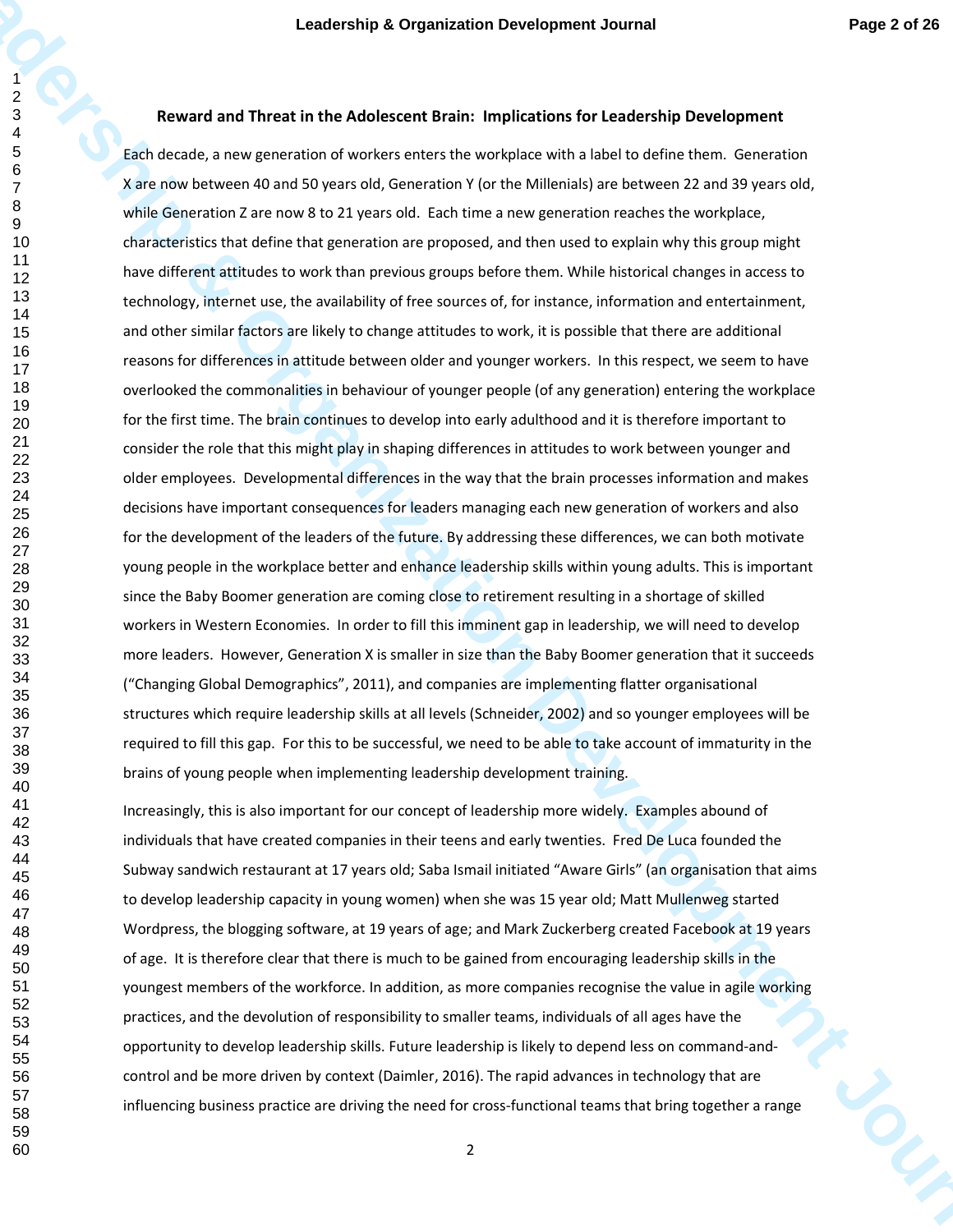of skills and abilities (Daimler, 2016). A growing body of research into leadership views this as a collective action and advocates distribution of responsibilities across teams (McCauley & van Velsor, 2004; Pearce, 2004; Miller, 1998). In this more collaborative, and less hierarchical structure, knowing how to make best use of the differences in thinking style in younger versus older employees has the potential both to create thriving communities and drive profit.

One of the major developmental changes that occurs between adolescence and late adulthood is in the neural systems that form the basis of decision making. Decision making is ubiquitous in our lives – we do this many hundreds of times per day. Some decisions are relatively trivial like what to have for breakfast, or what television programme to watch. Others have much greater magnitude; for instance, deciding what house to buy, what career to follow, or who to hire and fire.

Many of the most important decisions we make involve a degree of risk. For some of these decisions, the level of risk can be quantified, for instance, we can calculate the exact odds of winning the lottery. But sometimes we have to make decisions without being able to determine the likelihood of success and thus these decisions involve uncertainty and ambiguity. In these cases, we have to estimate the outcomes of possible decisions and then determine whether the potential gains outweigh the potential losses. This suggests that decision making involves a careful, conscious cost:benefit analysis of each decision (slow thinking), however it is clear from some introspection that this does not always happen and therefore that some form of unconscious decision making (fast thinking) must replace this (Kahneman, 2011). Consequently, there must be many parts of the brain, to which we have both conscious and/or unconscious access, that are involved in the decision making process.

**Page 16 48<br>
Associates the Control and Conservation Development Journal is a selective conservation of the Conservation Conservation Conservation Conservation Conservation Conservation Conservation Conservation Conservati** The ability to make decisions, in both risky and non-risky situations, depends on neural systems that have adapted over millennia. This adaptive process will have retained neural solutions that produced improved survival in our environment. Thus, the type of decisions we were required to make prehistorically, and the contexts in which these decisions were made, will have partly driven the evolution of the decision making systems in the brain that we use today (Cosmides & Tooby, 1996). For instance, the lack of complex systems to represent numerical quantities suggests that information might be stored in terms of observable frequencies. Thus, humans find it easier to interpret frequency information (1 out of a hundred patients taking this drug will develop unpleasant side effects) rather than probabilities (there is a 0.01 chance that an individual will develop unpleasant side effects from taking this drug). Having access to frequency information is important since it allows risk to be calculated and incorporated into decision making. Thus, understanding this evolutionary perspective has contributed the design of current models of adult decision making (Cosmides & Tooby, 1996).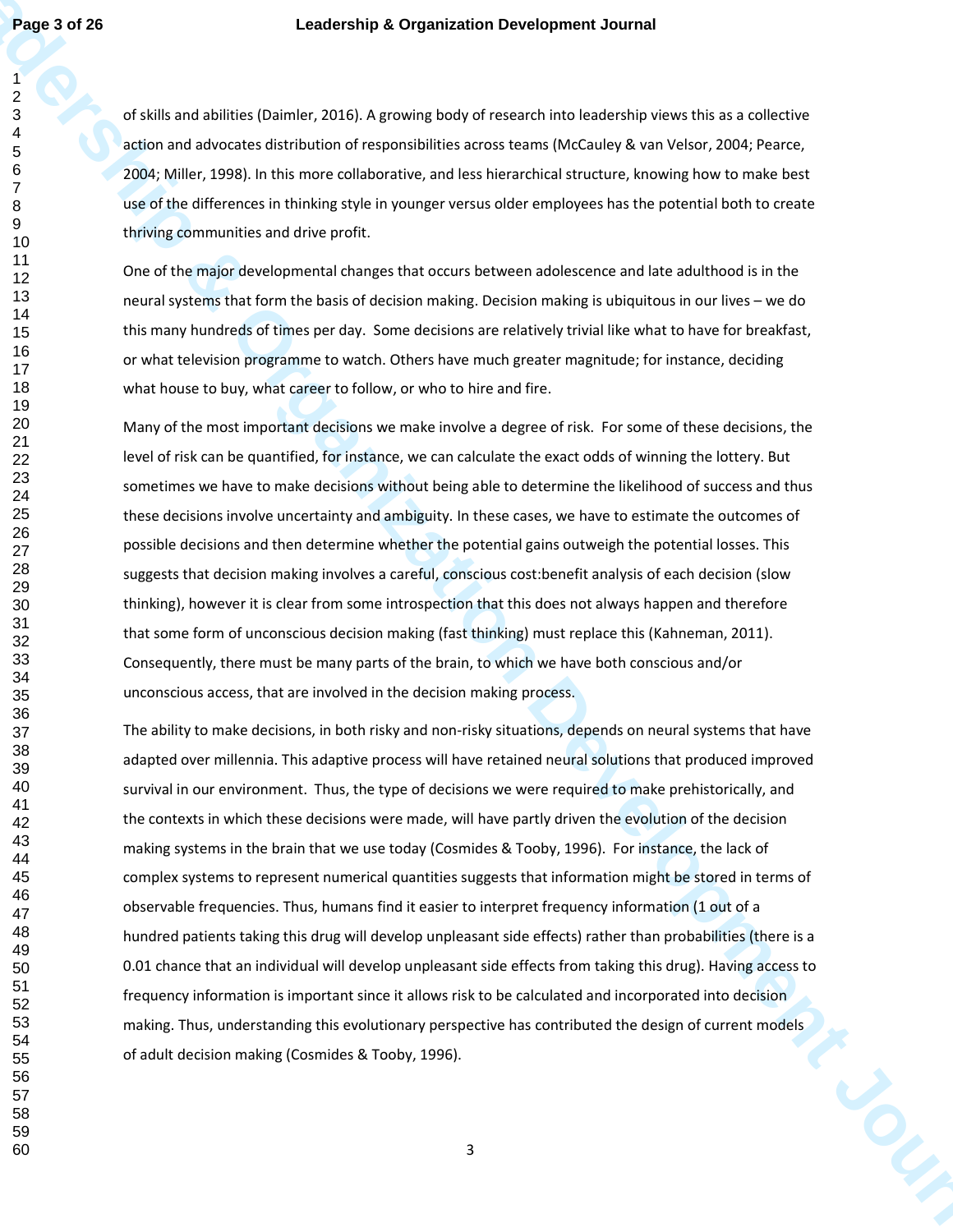In addition to the evolutionary perspective which has been important in our *species-level* understanding of the decision making process, there is also development at an *individual* level. Since human brains are immature at birth, a developmental process which takes place across the lifespan of the individual is also required to reach mature decision making. This developmental process will be dependent on the environment in which an individual is raised including the support they receive as children, their friends and peers, their educational environment and the opportunities and challenges that are presented during development. In this paper, the changes that occur in decision making processes during development and the role of individual experience in shaping decision making will be considered. This will be followed by reflection on what this implies about how to develop better leadership skills especially during the critical developmental period of adolescence and early adulthood.

#### **Decision making in the adult brain**

#### *Decision Making Processes*

Making a decision is a complex process which requires a number of component stages. First, it is necessary to represent the relative values and relative risks of each option so that, through comparison of the available options, the best option can be chosen. For a decision to drive behaviour, the chosen option has then to be associated with an action, and, has to produce the motivation necessary to perform that action. While most choices will lead to actions, it is also possible that the choice made will require inhibition of an old action rather than, or in addition to, production of a new action. Thus, decisions can both drive new behaviour and inhibit old behaviours.

**Leadership & Organization Development Journal Franchises (1988)**<br> **Leadership & Organization** Development Journal Theodore Internaction of the state of the state of the state of the state of the state of the state of the Part of the benefits that are derived from decision making is in determining whether the outcome of a decision was beneficial or not. This allows our experience of past decisions to be used to predict both the decisions we can make and the behavioural choices that arise from these. For this to happen, the effect of the action that resulted from a particular decision has to be coded. Two measures are important: the valence of the outcome for a decision (did it have a good or bad effect) and the intensity of the outcome (how good or bad was it). These measures provide a means for individuals to learn from the outcome of their decisions over time so that this learning can be used to improve future decision making. Finally, our socio-emotional state will influence the decisions that we make. Decisions, along with the likelihood of following through on any actions, can change depending on our mood, or our social environment; for instance, whether we are alone or in company, or whether the action would be approved by parents, friends or colleagues.

--- Figure 1 about here ---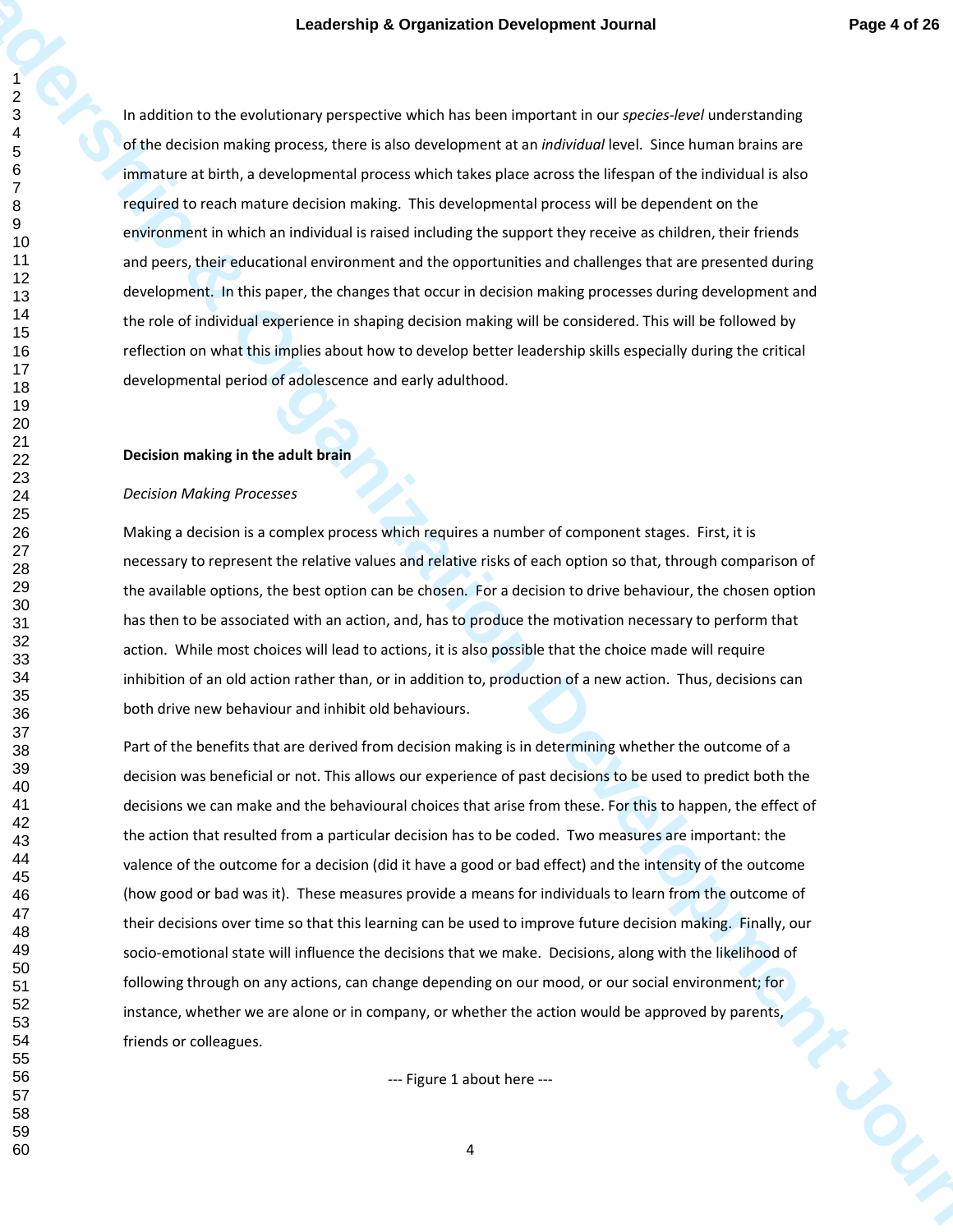**Leadership & Organization Development Journal** It is clear from this description of the decision making process that it must involve many areas of the brain. From the input of information through our senses (vision, sound, touch etc.) to the action that is created as a result of the decision making process (motor systems) different parts of the brain are recruited in order for a decision to result in action. In order to simplify the neural representation of decision making, this discussion will centre on the Triadic model of the brain areas involved in decision making (Ernst, Pine & Hardin, 2006). This model incorporates three main areas: the first is the reward system in which a representation of the degree of reward associated with a particular option is calculated and stored (ventral striatum/dopamine reward system). This system in the brain computes the likelihood that we will choose a particular option. When this part of the brain is active, we are more likely to approach new situations and to repeat rewarded behaviours. The second area of the brain that is essential for decision making is the system which indicates the degree of threat that is associated with a particular choice, and therefore represents the likelihood that we will not choose that option (amygdala). When this part of the brain is active, we are more likely to avoid a particular situation or to choose not to repeat a behaviour. Finally, the regulatory system (prefrontal cortex) is the part of the brain which takes the context of the situation into account. This part of the brain modulates the responses of the reward and threat systems through experience of cultural expectations for this type of decision, the social situation in which the decision is being taken and other contextual variables. The balance between these three areas indicates the degree to which a particular option is valued (balance between approach and avoid) within a particular context.

To give an example of how these three areas might operate together, consider the following scenario. At the start of the day, deciding whether to drink coffee might activate the approach system more than avoidance system as we recall the reward of the stimulating properties of caffeine. This might drive us to make a cup of coffee (decision to take action). However, at the end of the day, these same stimulating properties might result in a decision to avoid coffee (decision not to take action). The context for the decision (the time of day) is important in decision making and it is the regulatory system that takes information of this type into account and therefore modifies the degree to which we consider a particular outcome rewarding (coffee in the morning) or threatening (coffee at night). Thus it is not just the level of activation of individual components but their interaction that is important in decision making. Imbalance in one component can alter the decision made.

#### *Fast and slow thinking in decision making*

In addition to considering the different component processes in decision making, researchers also differentiate between the unconscious, fast, parallel decision making system (system 1) and the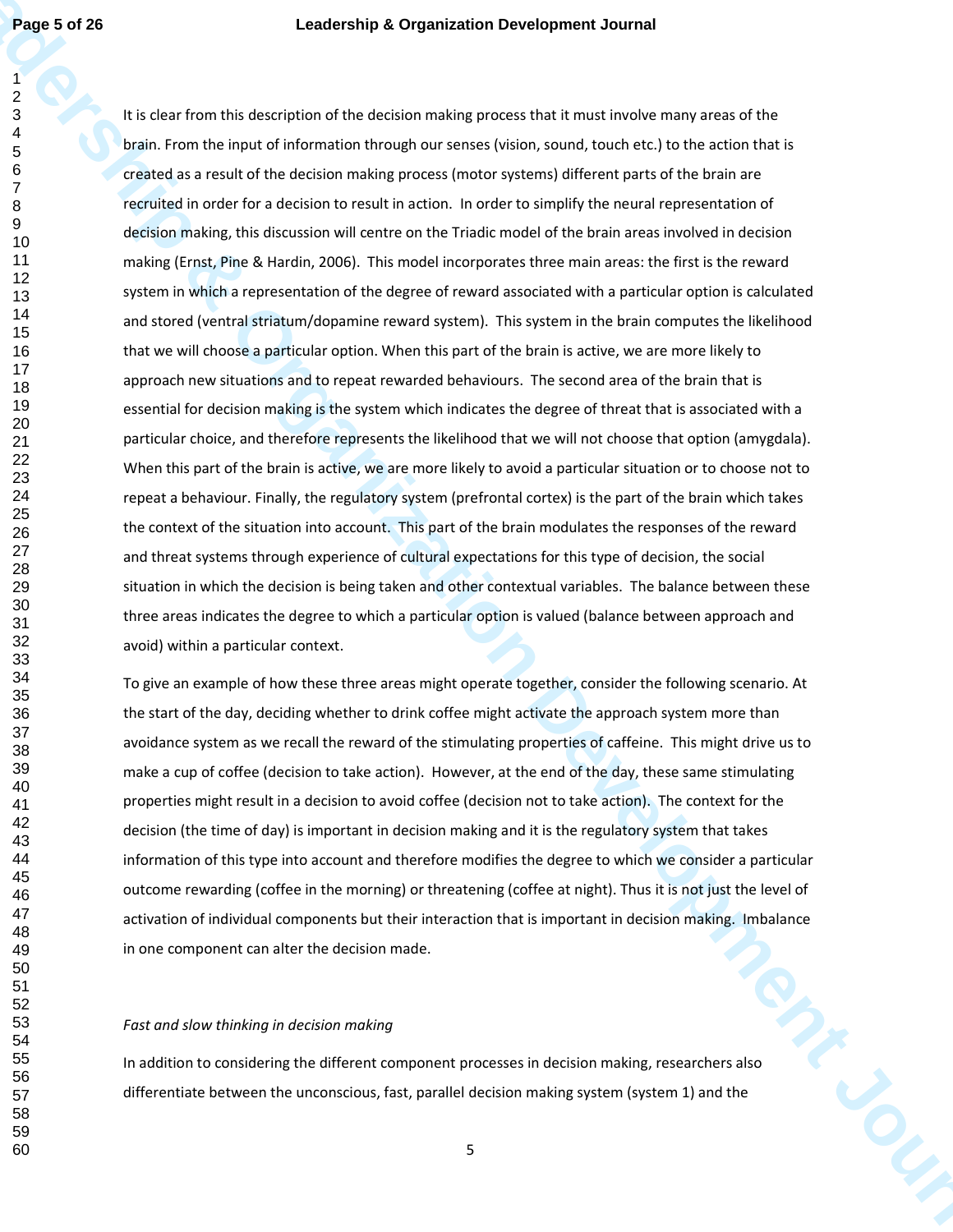conscious, controlled, slow decision making system (system 2) (Evans, 2003). These dual decision making processes are respectively associated with emotional and incentive driven decision making which is intuitive (system 1), and the more cognitive inhibitory system which involves more conscious cost benefit analyses (system 2).

**Leadership & Organization Development Journal Properties and 2**<br>
2.4 Central and the control of the state of the state of the state of the state of the state of the state of the state of the state of the state of the stat It is clear that adults do not rely exclusively on system 2 thinking since Tversky and Kahneman (1974) have demonstrated many ways in which biases and heuristics (cognitive short cuts) affect decision making. For example, research has shown that a change in the framing of a problem can cause a different decision to be made from exactly the same data (Tversky & Kahneman, 1986). So, for instance, in the dread disease paradigm, participants are told that 600 people are expected to die from a new disease. They are then asked to choose between two programmes that can be implemented to combat the disease. In the first programme, there is a certainty that 200 people will be saved, while in the second programme, there is 1:3 probability that 600 people will be saved and a 2:3 probability that no one will be saved. In this case, the majority of participants choose the first programme in which there is a certainty that some people will be saved over the second programme where there is a chance that no one will be saved. However, the problem can be framed differently. In an alternative scenario, participants are told that the first programme will result in 400 people dying (which is numerically equal to 200 people being saved) while in the second programme, there is a 1:3 probability that nobody will die and a 2:3 probability that 600 people will die. In this condition, more people choose the second programme since it is possible that nobody will die. Thus, although the choices are identical, the frame can change the decision made. If decision making in adults was exclusively dependent on system 2, the actual lives saved would be calculated accurately in each case and so the frame would not affect the final decision.

In an attempt to explain these findings, Reyna & Brainerd (1991) suggest that system 1 thinking involves extracting information from memory that is not coded in detail but is represented as gist. Thus, instead of retrieving the detail when making a decision, the gist of a previous experience is retrieved. In comparison, Reyna and Brainerd suggest that system 2 uses information that is present in the moment in detail to compute an exact verbatim form of the problem space. It might be thought that adults would be better than children and adolescents at decision making because they are better able to use system 2 thinking, but the results of the studies by Tversky and Kahneman (1974) suggest that adults often use gist (system 1) rather than verbatim (system 2) representations when making decisions. Experience of similar problems in the past is generalised and the gist of these experiences is stored as system 1 representations resulting in increased expertise. Thus, adult decision making often depends on information stored in system 1 or gist based decision making but benefits from a more accurate use of expertise which might have been calculated initially on the basis of verbatim representations (system 2).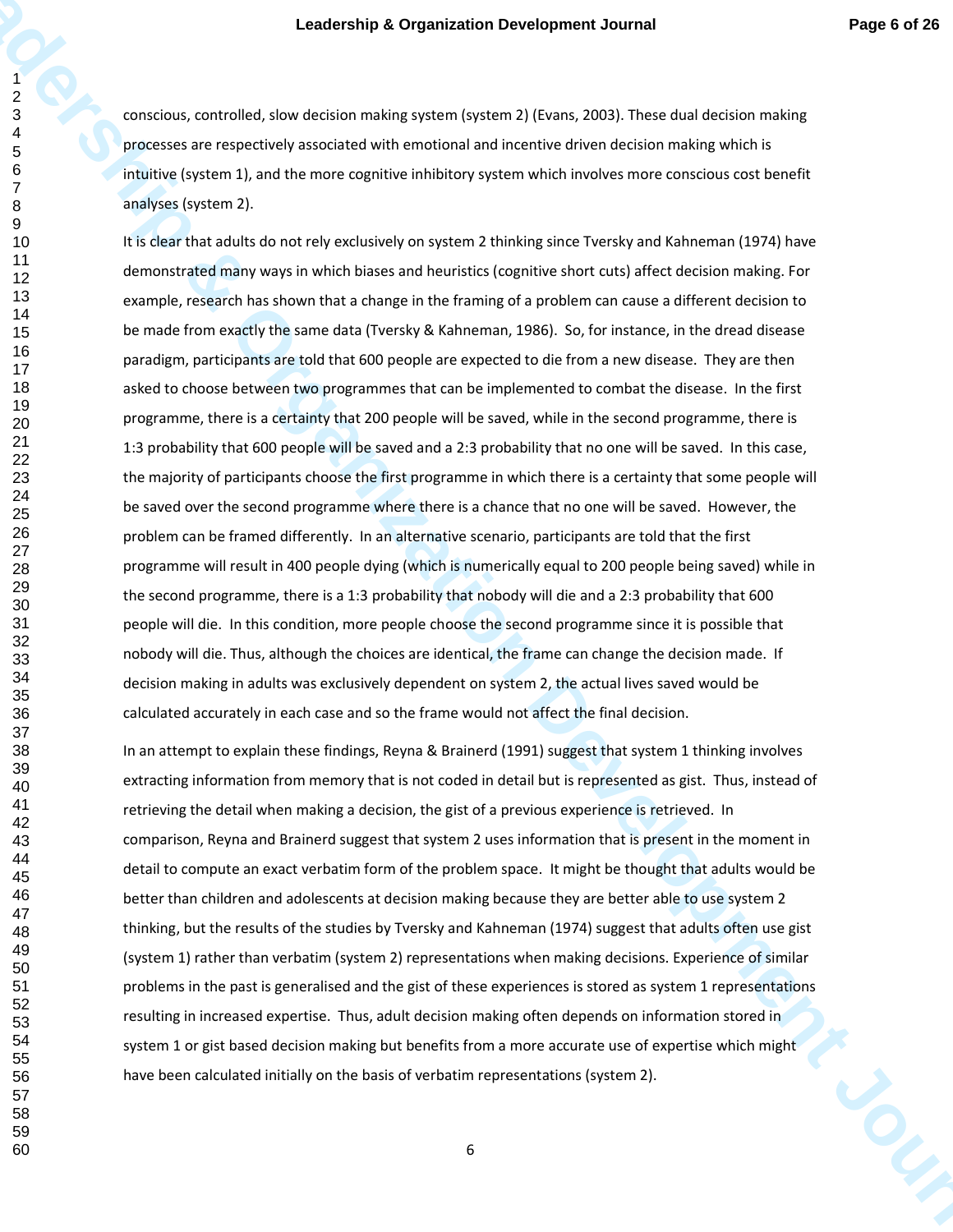#### **How is decision making different in adolescence and young adulthood?**

Adolescence is defined as the time between the start of puberty and ends as individuals become stable members of society (Steinberg, 2010). During adolescence and early adulthood, decision making processes appear to operate differently in comparison to mature adults. Anecdotally, adolescents are noted for their lack of self-control and foresight (Steinberg, 2008). This period of development is accompanied by substantial changes in cognitive abilities, emotionality, self-concept, and social functioning including a movement away from dependence on parents to monitor behaviour, and a greater reliance on peer support. During this period, adolescents appear to take more risks. They are more likely to participate in dangerous driving, drug and alcohol abuse, and unprotected sex (Viner, Ozer, Denny, Marmot, Resnick, Fatsui & Currie, 2012). It is therefore important to determine the changes in neural processing that underlie these differences in decision making, both to protect adolescents during this vulnerable time, and to capture the best aspects of their decision making processes in order to help them develop to their full potential.

#### *Brain development*

**Leadership & Organization Development Journal<br>
2<br>
<b>Leadership & Department Insteaders and young exhibitions?**<br> **Leadership & Additions of the control of the control of the control of the control of the system of the syste** The brain develops progressively from birth with changes continuing into early to mid-twenties. Different areas of the brain develop at different rates, and this can have an effect on the balance within systems in the brain. Importantly for decision making, there are differences in the rate of development of the components of the triadic brain. The ventral striatum which underlies the approach system appears to develop rapidly and substantially during early adolescence, with slower development towards the end of adolescence (Ernst & Spear, 2009). The effect of this is that sensitivity to reward peaks early in adolescence. Similarly, the amygdala which underpins both the aversion system, and is involved in the representation of both positive and negative emotions, also develops relatively faster during early compared to late adolescence. This correlates with increases in emotional instability and intensity which are highest during early adolescence (Arnett, 1999; Weinstein, Mermelstein, Hankin, Hedeker & Flay, 2007). Regulation of the amygdala and ventral striatum depends on the development of the prefrontal cortex which is responsible for top down control of these structures (Amodio & Frith, 2006; Aron, Robbins & Poldrack, 2004; Chikazoe Konishi, Asari, Jimura, Miyashita, 2007; Rubia, Hyde, Halari, Giampietro & Smith, 2010). Unlike the subcortical structures (ventral striatum and amygdala), the cortical structures involved in top-down control appear to mature linearly with age and so have a longer developmental time course lasting into the late adolescent, early adult phase (Marsh, Zhu, Schultz, Quackenbush, Royal, et al., 2006; Rubia, Smith, Taylor & Brammer, 2007).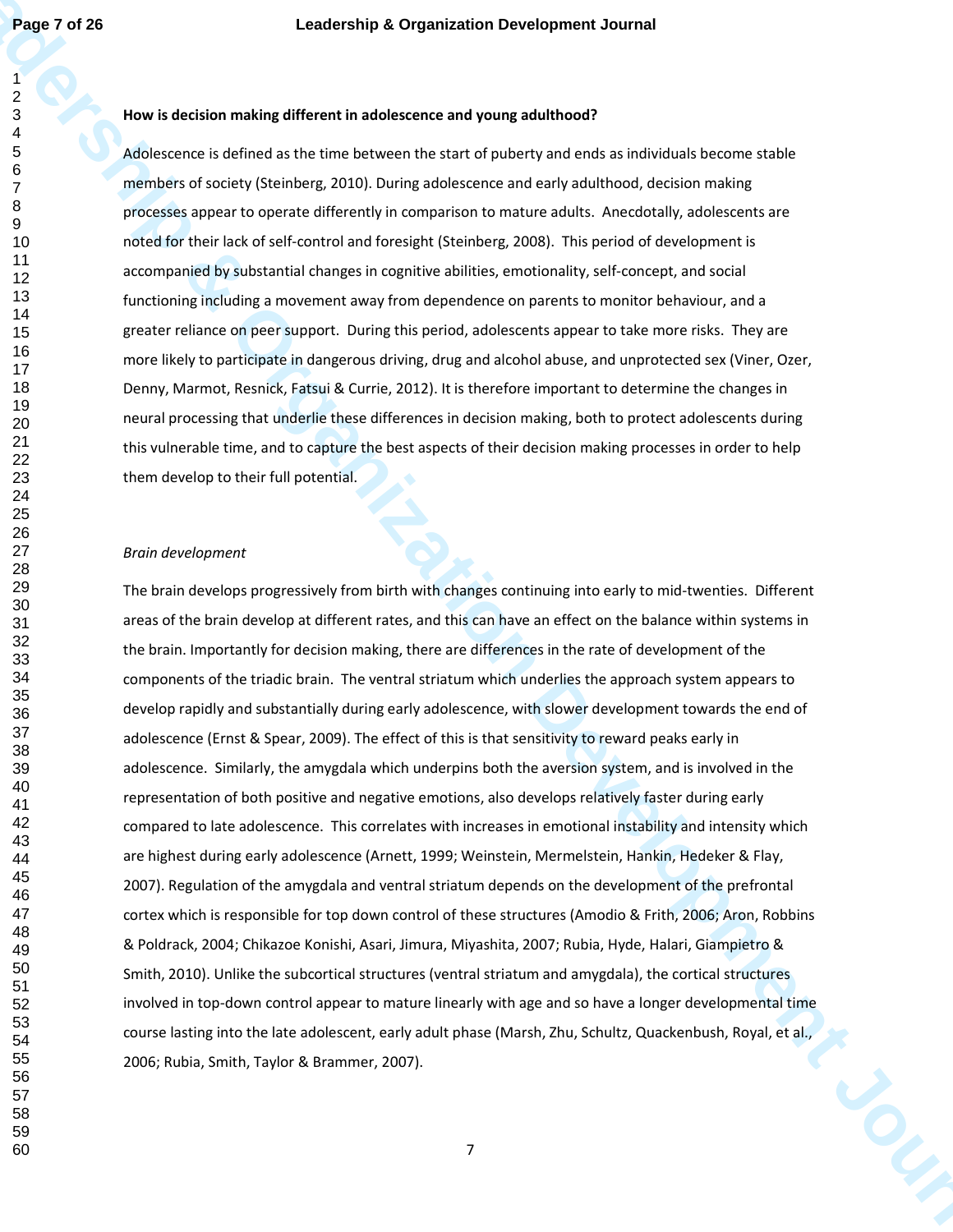The differences in maturational time course across areas of the brain results in earlier development of sensitivity to reward and emotional processes than the regulation of these processes. In particular, adolescents and young adults are less able to regulate decision making when in heightened positive or negative emotional states (Cohen et al., 2016). Thus the decision making processes continue to develop throughout childhood, adolescence and into early adulthood with full adult like decision making finally in place until after 21 years of age (Cohen et al., 2016). While decision making in children is relatively underdeveloped, this is mitigated by the fact that children are still aided in their decision making by their parents. During adolescence and young adulthood, however, as the drive for independence increases, the role of parents diminishes and therefore the consequences of immaturities in decision making processes are greater during this stage in development.

#### *Developmental differences in decision making processes*

What are the consequences of the faster development of sensitivity to reward and threat and greater emotional lability along with slow development of cortical control and regulation of decision making in adolescence and early adulthood? There is considerable research addressing the development of aspects of decision making in adolescents. In most cases, the research has compared groups of children, adolescents and older adults. Thus, it is only possible to discuss deficits in decision making in adolescents but, in most cases, we do not have research to determine exactly the age at which each process is fully mature. Where this information is available, it has been reported.

#### Development of Inhibition

**Leadership & Organization Development Journal is a comparison of the content of the content of the comparison of the comparison of the comparison of the comparison of the comparison of the comparison of the comparison of** One factor that is important in decision making, and that is thought to develop during this time, is the ability to inhibit responses (Blakemore & Robbins, 2012). Studies that investigate inhibitory processes make use of tasks in which frequent stimuli that are associated with making a response (go stimuli) are interleaved with occasional stimuli that require no response (no-go stimuli). Thus participants might be asked to respond with a button press if they see a consonant (frequent stimulus) but not to respond when they see a vowel (infrequent stimulus). Ability to inhibit a response is then assessed by calculating the proportion of no-go stimuli that activate a go response, as a proportion of the total number of incorrect responses. Poor inhibition is indicated when this proportion is large since it suggests that most errors result from failure to inhibit the response to the no-go stimulus. Results from this task suggest that there is protracted development of the inhibition process with children performing more poorly than adolescents who in turn perform more poorly than adults (Luna, Padmanabhan & O'Hearn, 2010). The development of inhibition has been shown to be dependent on the continuing development of the dorsolateral prefrontal cortex – an area of the brain involved in cognitive control. Activation in this area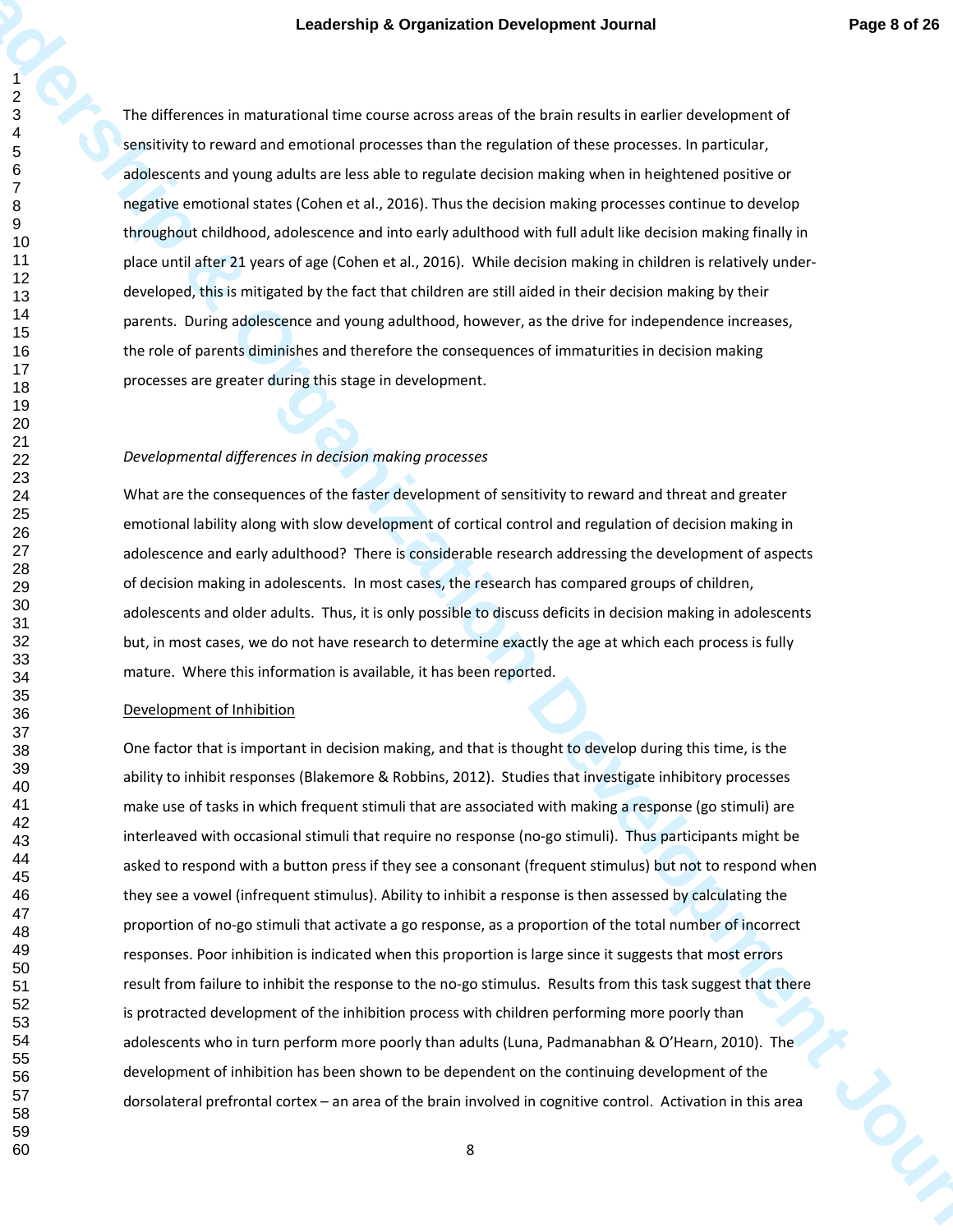#### **Page 9 of 26 Leadership & Organization Development Journal**

in adolescents for a relatively simple task is similar to the activation in adult brains when performing a more complex task suggesting that adolescents have to work harder at inhibition. Further, gender differences in this ability have been identified with females outperforming males during adolescence (Campbell & Muncer, 2009; Rubia, Lim, Ecker, Halari, Giampietro, Simmons et al., 2013). This difference is no longer present by the mid-twenties (Rubia et al., 2013).

#### Development of Reward

**Leadership & Organization Development Journal Eures**<br> **Leadership & Organization** Development Journal Constitution In the United State of the Constitution 2<br> **Leadership and the Constitution 2**<br> **Leadership and the Consti** In addition to inhibitory processes, the degree to which adolescents are more sensitive to reward has also been studied. The findings here are mixed with research suggesting that, while children and adolescents show greater activation of both the ventral striatal reward centres and the orbital prefrontal cortex to rewarding stimuli in comparison to adults, this was not associated with differences in performance in a reward related task when compared with adult performance (Galvan, Hare, Parra, Penn, Voss, Glover & Casey, 2006). This would suggest that, similar to the pattern found for inhibitory responses, adolescents have to work harder (greater brain activation) to perform at the same level as adults on reward tasks. However, in a go no-go task in which the go trials were associated with non-rewarding neutral faces while the no-go trials were associated with happy faces, adolescents demonstrated poorer inhibitory control and this was associated with greater activity in the ventral striatum (Somerville, Hare & Casey, 2014). Increased reward-related activity was not found in either children or adults suggesting that increased reward sensitivity, at least to social stimuli, is especially present in adolescents.

#### Development of Risk

Just as adolescents have been shown to be particularly sensitive to reward, they also show increased sensitivity to risk. Dreyfuss, *et al.* (2014) repeated the go-no go task used by Somerville et al. (2014) but replaced the happy faces with angry faces. Thus, participants were asked to respond with a button press when they saw a neutral face (go stimulus) but to inhibit the response when they saw an angry face (nogo stimulus). This tested the ability to inhibit a response to a threatening situation. Results demonstrated that, just as adolescents failed to inhibit their response to rewarding social stimuli, they were also less able to inhibit their response to a threatening social stimulus than either children or adults. However, in this case, the effect was significant for adolescent male participants only. Female participants were equally able to inhibit their response to angry faces at each age tested.

In a similar study, van Leijenhorst, Moor, Op de Macks, Rombouts, Westenberg, & Crone (2010) separated out the effects of risk and reward. In their study, participants chose whether to gamble on a low risk, low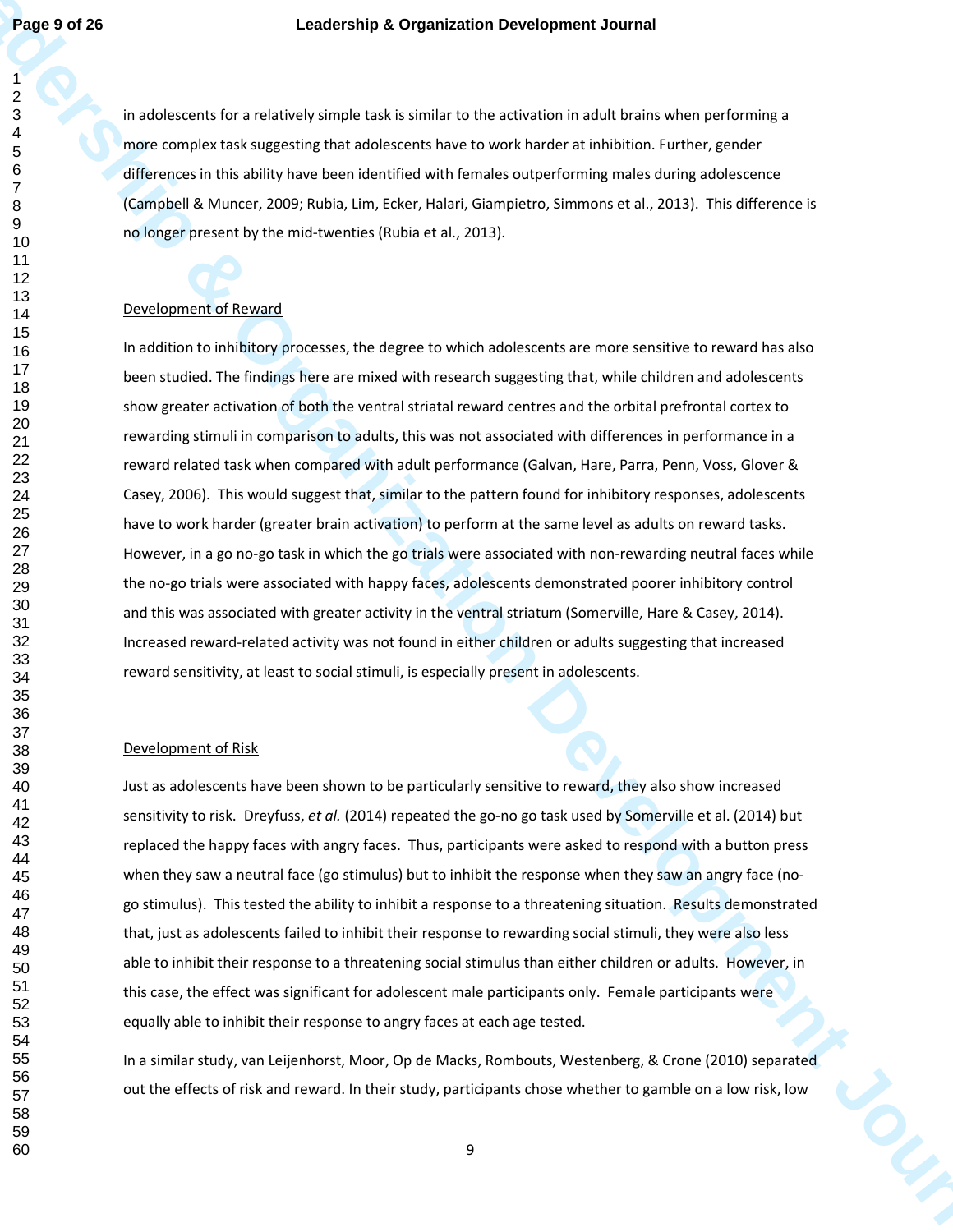**Leadership & Organization** Development Journal **Progression**<br> **Leadership & Organization** Development Journal Multiple interesting the control of the control of the control of the control of the control of the control of reward option or a higher risk, higher reward option. The showed that, at all ages tested, participants became more likely to choose the higher risk option as the reward increased. However, there was an agerelated decrease in the number of higher risk options that were chosen when the reward was low. This suggests that older participants were more sensitive to the negative aspects of risk taking than younger participants. This increased sensitivity to risk was associated with a linear decrease in activation within the dorsal anterior cingulate cortex, a part of the brain associated with error detection and cognitive control. Thus, older adults were able to determine the relative benefit of a small increase in reward when it also involved greater risk and inhibited their response to the slightly higher reward option in order to choose the lower risk, lower reward option. However, the subcallosal cortex, an area associated with response to risk, was more highly activated in the adolescent group than in either children or adults suggesting that adolescents have a stronger response to risk. This study did not look at gender and so it is not possible to say whether this effect was driven more by males than females. In summary, these studies suggest that adolescents are more likely to approach both rewarding and threatening risky situations than either children or adults and that this effect might be greater in males than in females.

#### Effects of Context

The studies described above suggest that adolescents are more sensitive to reward, but also more likely to take risks both for monetary gain and in social situations. There is a possibility, therefore, that contexts in which social reward is manipulated by the presence of peers might create greater sensitivity to reward and less sensitivity to risk. This was tested by Albert, Chein and Steinberg (2013) using a driving simulator in which participants were asked to reach the end of a track as quickly as they could. Performance was assessed on the number of risky decisions taken (indicated by driving too fast and/or braking too late) in two conditions: when driving alone and when driving in the presence of peers. Adolescents made significantly more risky decisions than either young adults or older adults when in the presence of peers and this correlated with greater activation in the ventral striatum (reward system).

This study was repeated by Silva, Chein and Steinberg (2016) with slightly different conditions. Risky driving behaviours in a group of adolescents were assessed when driving alone, with 4 same-age peers present or with 3 same-age peers and an older adult (mean age 25 years of age) present. This study replicated the finding of greater risk taking with peers only present but also showed that risk was reduced to the same level as when driving alone in the presence of the older adult. Thus, social context effects can be manipulated by including people from different age groups.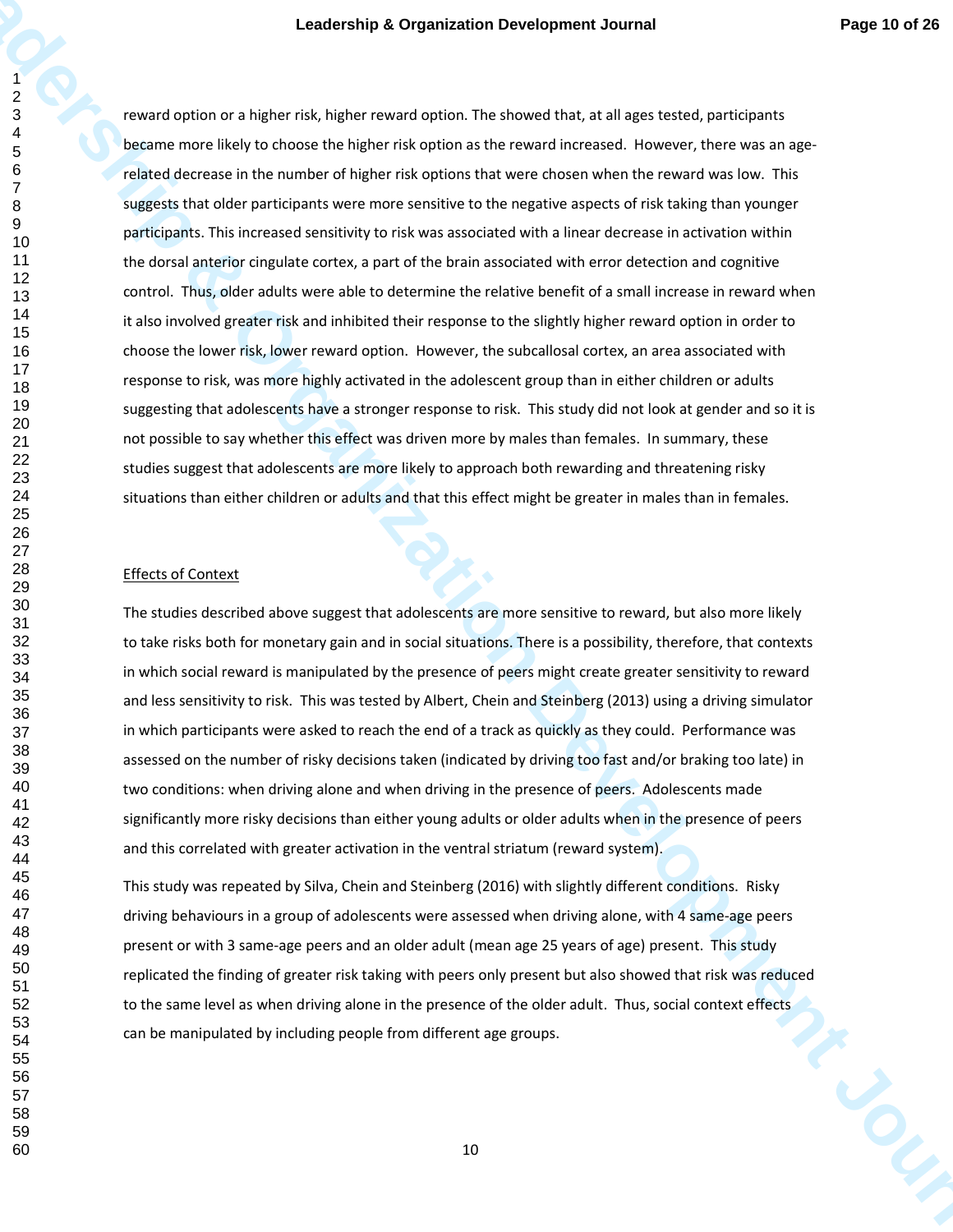#### Temporal Discounting

**Leadership & Organization Development Journal<br>
2<br>
2<br>
<b>Leadership & Control of the state of the state of the state of the state of the state of the state of the state of the state of the state of the state of the state of** Another area of decision making that has been studied in adolescence is temporal discounting. One of the ways in which the irrationality of the adult decision making process can be demonstrated is by determining the degree to which a reward has to be greater in the future to match an immediate reward (Loughran, Paternoster & Weiss, 2012). By definition, current and future rewards are matched when they are equally likely to be chosen. To do this, adults are given the value of an immediate reward, and are asked if they would choose to give this up for the same or a larger reward at a later point in time. By varying the delay before receiving, and the value of, the later reward, we can measure the degree by which later rewards are devalued or discounted. Typically, in order to match immediate reward, the later reward has to be made progressively larger as the delay before receiving this reward increases. The steepness of this function (the increase in reward over increasing delay) provides an index of the degree to which future rewards are discounted with respect to immediate rewards (temporal discounting). The steeper this function, the less tolerant of delay an individual is. Temporal discounting has been demonstrated to correlate with other measures of self-control (Rachlin & Green, 1972).

Temporal discounting has been compared in adolescents and adults (Christakou, 2014; Christakou, Brammer & Rubia, 2011). These studies have shown that adolescents have steeper temporal discounting than adults (are less tolerant of delay). Neural imaging during this process suggests that steepness of temporal discounting is positively related to the degree of activation in the ventral striatum (immediate reward) and is negatively related to activity in the prefrontal cortex (cognitive control). Indeed, improvements in temporal discounting that occur with age appear to involve increased connectivity between the ventromedial prefrontal cortex and the ventral striatum (Christakou et al. 2011). Since adolescents are less tolerant of delay in reward than adults, their behaviour is more likely to be driven by immediate reward than reward in the future.

#### Prediction Errors

In order to learn from experience, the value of different decisions has to be stored and compared so that the best solution can be made when a similar situation is met in the future. Thus, decision making in adolescents might be poor if they are good at establishing the reward value of a single decision but less competent at updating this information over time with each new decision (Cohen, Asarnow, Sabb, Bilder, Bookheimer, Knowlton et al., 2010). In order to update the outcome of decisions, an expectation about the reward (or punishment) associated with each decision has to be calculated and compared to the actual reward (or punishment) received. This creates a measure of the difference between the predicted reward and the actual reward. If these are different, then there is a prediction error. Thus, when the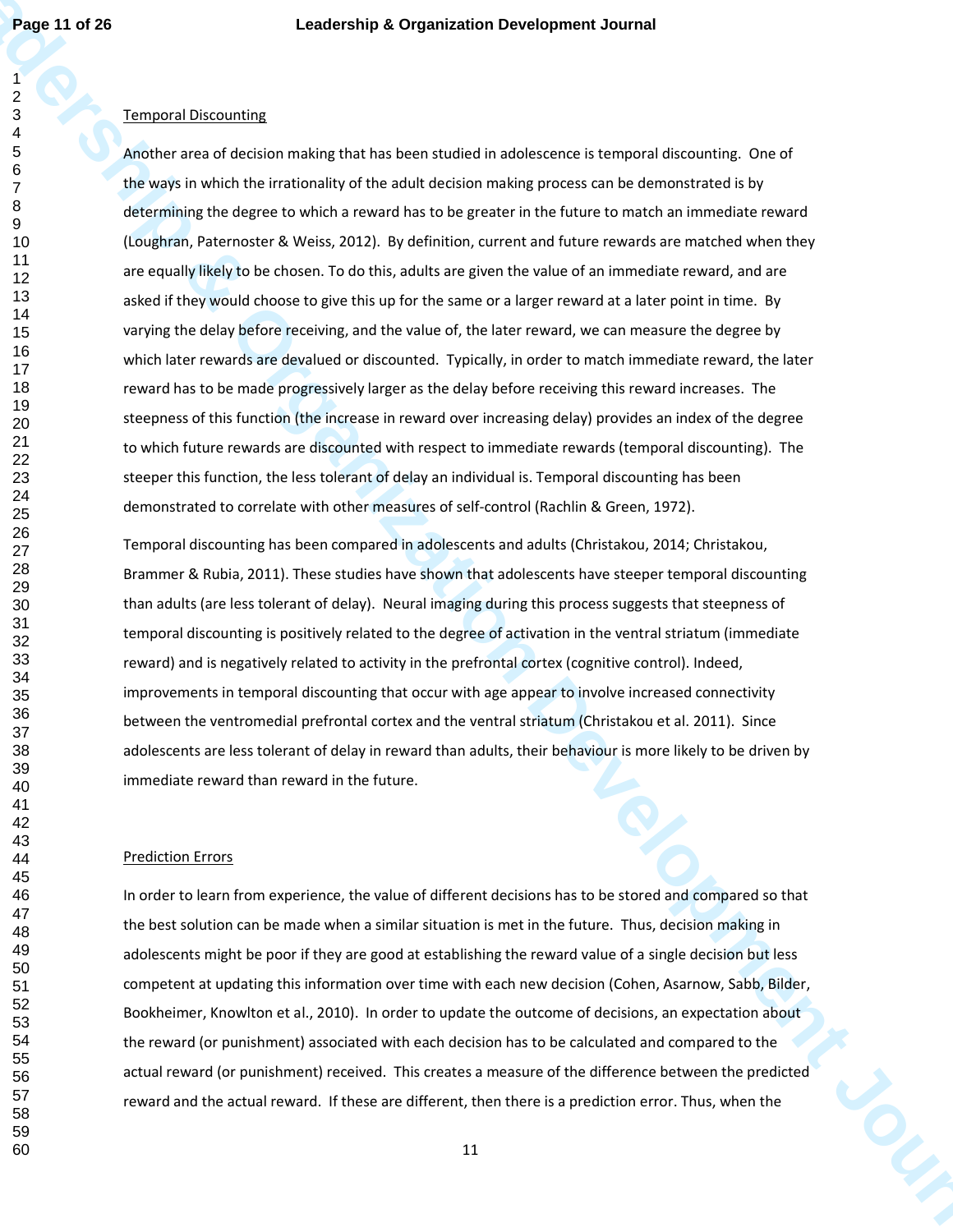reward received is greater than the reward expected (or the punishment received is less that the punishment expected), there is a positive prediction error – the outcome is better than expected. Negative prediction errors occur when the reward received is less than the expected reward (or punishment received is greater than the punishment expected) and thus the outcome is worse than expected. If adults are better than adolescents in their ability to accurately predict expected rewards and punishments, they will make more accurate predictions about the effects of their decisions.

Research has assessed the ability of adolescents and adults to use negative and positive prediction errors. Results suggest that adolescents weight negative and positive errors equally, while adults put greater weight on negative prediction errors (Christakou, Brammer, Giampietro & Rubia, 2009). This suggests that adults learn more from negative experiences than adolescents who might therefore be expected to be more optimistic about the result of a risky decision. Again, this change in behaviour has been related to improved connectivity between areas of the prefrontal cortex and the ventral striatal reward areas (Christakou et al., 2009).

**Leadership & Organization Development Journal Progress of State<br>
2.4 Symmetric concept the contract of the properties of the properties of the matter of the contract of the properties of the contract of the contract of th** Studies investigating the use of prediction errors in social situations suggest that differences between adolescents and adults are enhanced when the source of feedback is social. Research has demonstrated that adolescents have heightened self-consciousness which is related to higher activity in medial prefrontal cortex, an area of the brain known to be involved in self representation (Sebastian, Burnett, & Blakemore, 2008). In one recent study, adolescents were tested on their ability to learn in a decision making task when the feedback was in the form of positive or negative social feedback (Jones, Somerville, Li, Ruberry, Powers, Mehta et al., 2014). As with other sources of feedback, prediction errors for social feedback were found to be represented in the prefrontal cortex and ventral striatum. When adolescents were compared to children and adults, however, it was found that the adolescents did not change their response depending on the size of the social reward but were equally sensitive to small and large rewards. This was in comparison to both adults and children who scaled their responses dependent on the size of reward. This suggests that adolescents are more responsive to any peer feedback than adults or children.

#### System 1 and System 2 thinking in adolescence and young adulthood

One way in which the reported differences in adolescent and adult neural function can be characterised is to suggest that the difference in maturational time course of different brain areas in adolescents results in adolescents being impulsive and more likely to make risky decisions especially when they are in emotional situations and/or with their peers. However, this would imply that the differences in decision making ability are only disadvantageous to adolescents and would miss any benefit that might result from this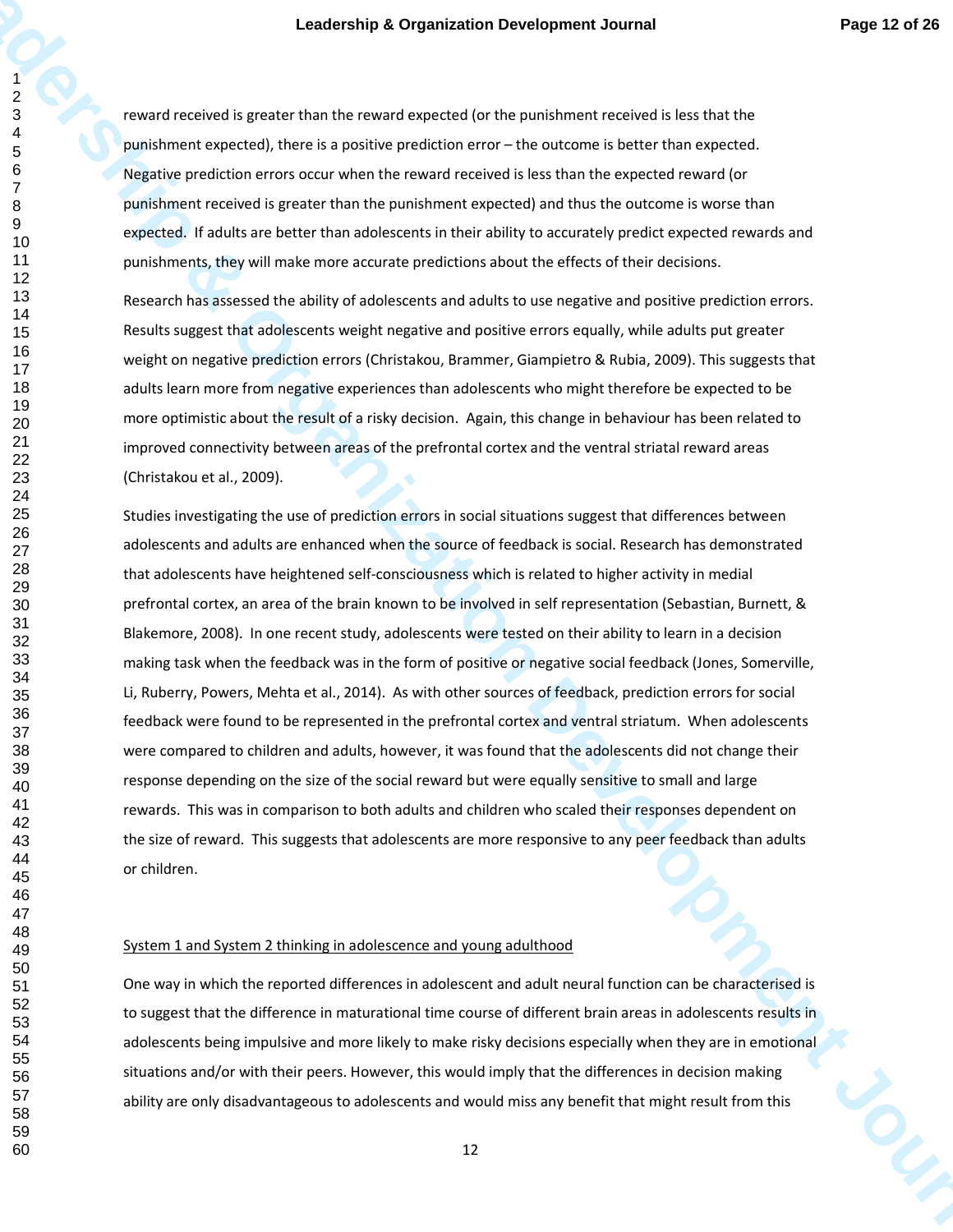developmental time course. What might be more helpful therefore would be to consider models of cognition and to determine how these changes relate to ways in which we learn from experience.

Making decisions based on immediate calculation of emotional and social reward can be characterised as system 1 thinking, while learning by updating expected outcomes based on prediction errors and using these to inhibit possibly risky decisions can be characterised as system 2 thinking. In this case, it would suggest that adolescents are more prone to use system 1 than system 2 thinking. However, this does not take the effect of context into account. Much of our adult decision making depends on estimating missing information based on experience, and then incorporating our estimations into our heuristics and biases (Tversky & Kahneman, 1974). This allows us to make rapid decisions based on our past experience without having to compute all of the pros and cons each time. This is an elegant evolutionary solution to the complexity and time-consuming nature of decision making (Cosmides & Tooby, 1996).

**Leadership & Organization Development Journal<br>
2<br>
development is the case of the case of the case of the case of the case of the case of the case of the case of the case of the case of the case of the case of the case of** Since the development of heuristics and biases depends on experience, they inevitably will continue to develop throughout childhood and into adolescence as new experiences are encountered (Reyna, 2012). This would suggest that children and adolescents are unable to generate good estimations of missing data for system 1 thinking and therefore are more dependent on verbatim representations of the world (system 2 thinking) than adults who have extracted gist through experience. This provides an alternative explanation of the risky decision making of adolescents. It suggests that adolescent decisions made on the basis of a verbatim calculation of the pros and cons are as accurate as in adults. In contrast, since adolescents have little expertise from which to judge possible outcomes of decisions, system 1 thinking is less developed than in adults. For instance, if the benefits of a risky behaviour are high (e.g. peer approval) while the risks have not been experienced (getting drunk for the first time), then the risky decision is likely to be accepted. In comparison, adults can use gist thinking to point to a different gist interpretation that is based on experience of prediction errors (I thought I would enjoy drinking a lot but hangovers are horrible and I don't want to go through that again). Research suggests that this explanation of adolescent decision making is more accurate in predicting decisions than when considering reward sensitivity and inhibitory control alone (Reyna, Estrada, DeMarinis, Myers, Stanisz & Mills, 2011). Indeed, this theory can also explain the difference between the decisions made by beginners and experts in their field of expertise, and correctly predicts greater bias in performance for experts of any age than for beginners (Reyna, Chick, Corbin & Hsia, 2013).

In this description of adolescent decision making, it is not the decision that is faulty, but the experience on which the decision is made. Lack of experience results in poor prediction of possible outcomes and therefore decisions are based on correct interpretation of immediately available information.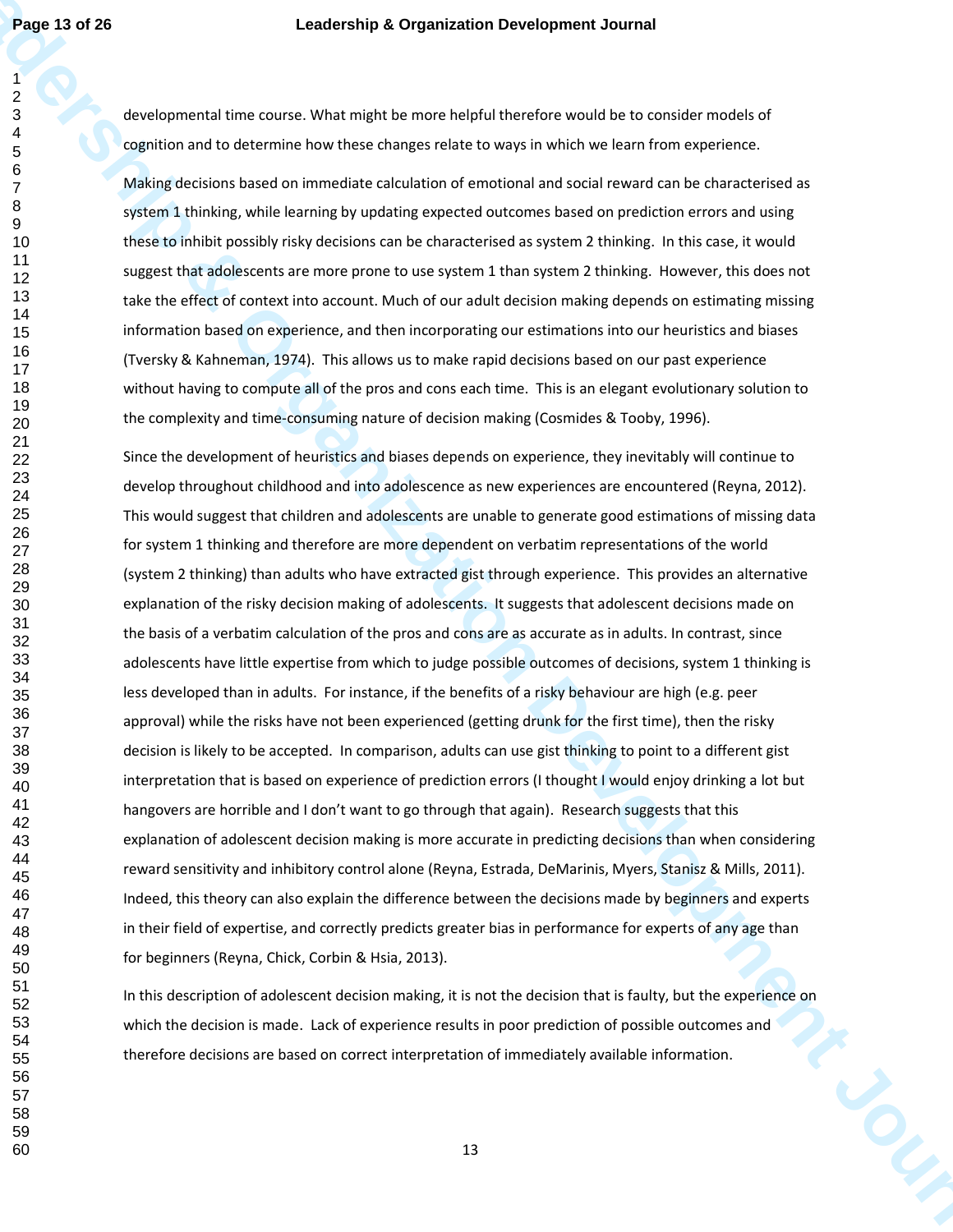#### **Leadership Development during Adolescence**

In a recent review of leader and leadership development, Day, Fleenor, Atwater, Sturm and McKee (2014) discriminate between leader development with a focus on the development of individuals as leaders and leadership development which is a broader process involving multiple individuals (e.g. leader, role models, followers etc.). They note that the development of leaders takes place within the broader context of the biological and social development of the individual during emerging adulthood. For this reason, the developmental aspect is as important as the leadership aspect when considering how we create individual leaders. Adolescence and early adulthood is a period during which individual personality characteristics suitable for a leadership identity can be developed through experience. Hence, organisations have the opportunity to develop their future leaders by providing suitable experiences during this developmental period.

**Leadership & Organization Development Journal Progression**<br>
2. **Leadership Overlagnment dental Addeterses**<br>
For actual technique and describes once compared to the technique and the comparison of the comparison of the com Developing leaders through experience with leadership has been shown to deliver improvement in a number of important skills (Hezlett, 2016; Yeager & Callahan, 2016; Avolio & Vogelgesang, 2011). Kraiger, Ford and Salas (1993) suggested that leadership skills could be divided into cognitive learning (including for instance organisation of knowledge and self-regulation), skill-based learning (including technical skills and interpersonal skills) and affective-based learning (including attitudinal change and motivational change). Further research has demonstrated that each type of skill can be built through specific leadership experiences within the organisation (McCall, Lombardo & Morrison, 1988). Thus, selfregulation can be developed through persevering to achieve challenging goals; interpersonal skills can be developed through dealing with people from diverse backgrounds including older employees; attitudinal changes develop through increased self-awareness of the behaviours required of a leader and development of leadership values; and motivational change can develop through success in leadership positions which build self-esteem and self-confidence along with a leader's identity.

Building different skill sets will require different experiences within an organisation. In a series of interview studies, McCall, Lombardo and Morrison (1988) identified particular situations which are effective in the development of leadership skills. These included challenging assignments which provide practice and greater responsibility in situations in which change is required. Situations of this nature often necessitate working with people from a range of backgrounds across different sectors within an organisation. This requires interpersonal skills including being able to view the situation from a range of different perspectives in order to, for instance, address individual concerns with the change that is being implemented. Action learning, in which a small group work together on an important and/or urgent task has been shown to improve development of leadership skills (Leonard & Marquardt, 2010) as has job rotation which particularly promotes adaptability and flexibility (Campion, Cheraskin & Stevens, 1994).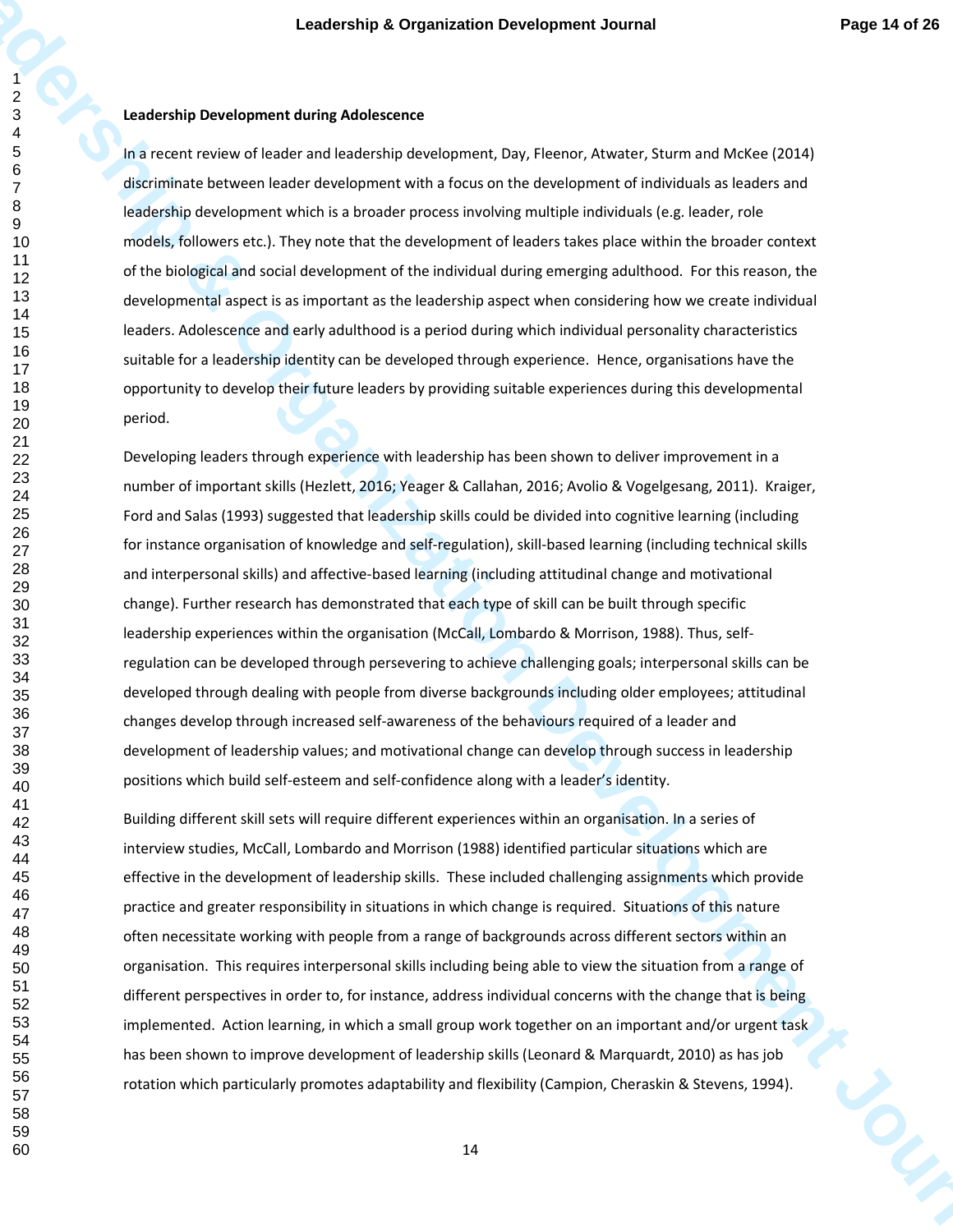While it is possible to learn leadership skills in a workplace setting, some adolescents begin this process during school. For instance, Yeager and Callahan (2016) interviewed 5 males and 5 females aged from 18- 20 who had held a leadership position during high school to determine what experiences had been influential in developing leadership skills. The interview data was used to create a model explaining the development of a leadership identity including leadership authenticity (behaving as a leader) and motivation to lead. Two types of experience were found to be important in creating this identity – relationships with authority figures, peers and members of their school; and both learning to lead through the example of other leaders and providing an example of leadership to others in the school. The importance of both relationships with authority figures and learning through watching the leadership behaviours of these figures suggests that structured mentorship might be an important factor in leadership development.

#### **Implications for leadership development**

Each of the areas of brain development considered can be used to provide suggestions for how to best guide leadership development in young employees. The implications and possible actions are listed in Table 1 and each is considered in more detail below.

--- Table 1 about here ---

#### Inhibition

**Leadership & Organization Development Journal Engine<br>
2.4 Symptoms of the control of the control of the control of the control of the control of the control of the control of the control of the control of the control of t** Research has shown that adolescents are less able to inhibit previously rewarded responses than older adults with inhibition reaching adult levels after 21 years of age. It also suggests that this effect is stronger in males than females. In order to counteract this, young employees can be encouraged to develop a leadership identity through opportunities to lead by example. Provide projects which require leadership of a diverse group and emphasise that success will depend on leading by example. These opportunities can be created through action learning where a small group comes together with a coach and commits to learning during the completion of an urgent task or project (Hezlett, 2016; Leonard & Marquardt, 2010). By adding diversity to the group, opportunities for developing relationships with different people are created. In order to lead older and younger people, attributes of consistency, respect, accountability and fairness are essential (Yeager & Callahan, 2016). These attributes require that the young leader inhibits their own need for reward, or their need to be part of a particular social group, in order to be fair to the whole group. Experiences of this type have the potential to increase the strength of connections between the prefrontal cortex and reward centres promoting greater ability to inhibit short term rewards.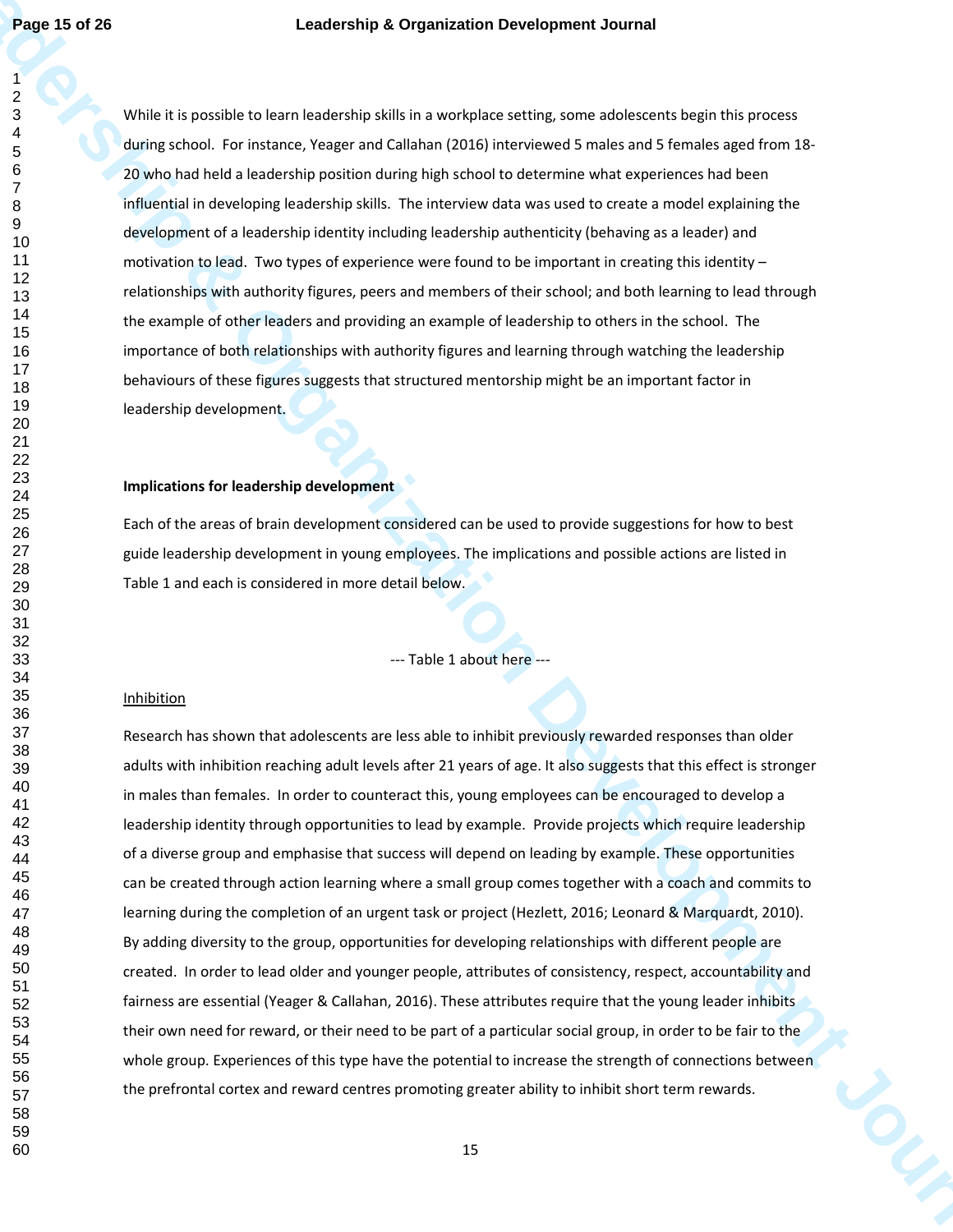Behaviours that involve failure to inhibit previously rewarded responses are more prevalent in young men than young women and so this approach is likely to be more necessary for young males.

#### Reward

Evidence suggests that adolescents are highly sensitive to reward. Positive and constructive feedback can be used to reward successfully completed leadership challenges through mentorship schemes (Yeager & Callahan, 2016). Since adolescents and young adults are particularly sensitive to social reward, demonstrating appreciation of their contribution to tasks would act as a suitable reward especially if this appreciation is public and therefore communicated to peers. This provides reinforcement of leadership behaviours and can be used to support the creation of a leadership identity.

#### Risk

**Leadership & Organization Development Journal Progress of a 25**<br>
Associated the bit of the transformation of the control of the control of the control of the control of the control of the control of the control of the con In addition to increased sensitivity to reward, there is a decreased sensitivity to risk especially in males. Learning about leadership can be developed both through the reward of success and through reflecting on failures (Aviolio & Vogelgesang, 2011). Providing opportunities to lead higher risk projects which have a low cost of failure has the potential to provide opportunities to celebrate success or to reflect on failure if the project does not come to fruition. Failure of a project can lead to a trigger moment which impacts development, or, if more severe, might even act as a 'jolt' which results in rethinking of self-identity as a leader (Aviolio & Vogelgesang, 2011). Having the opportunity to reflect on what decisions led to the unsuccessful outcome and what better decisions might have been made provides learning which has the potential to improve leadership skills and create expertise which can be accessed in the future. Again, since males are more prone to risk-taking than females, this leadership development opportunity might be particularly suitable for young males.

#### Effect of Context

In situations where risk taking is not to be encouraged, one action that can help to reduce this is to prevent groups of young people working together. Leading a group which consists only of peers is likely to promote greater risk taking. However, creating diverse action learning teams of mixed ages can reduce this (Hezlett, 2016).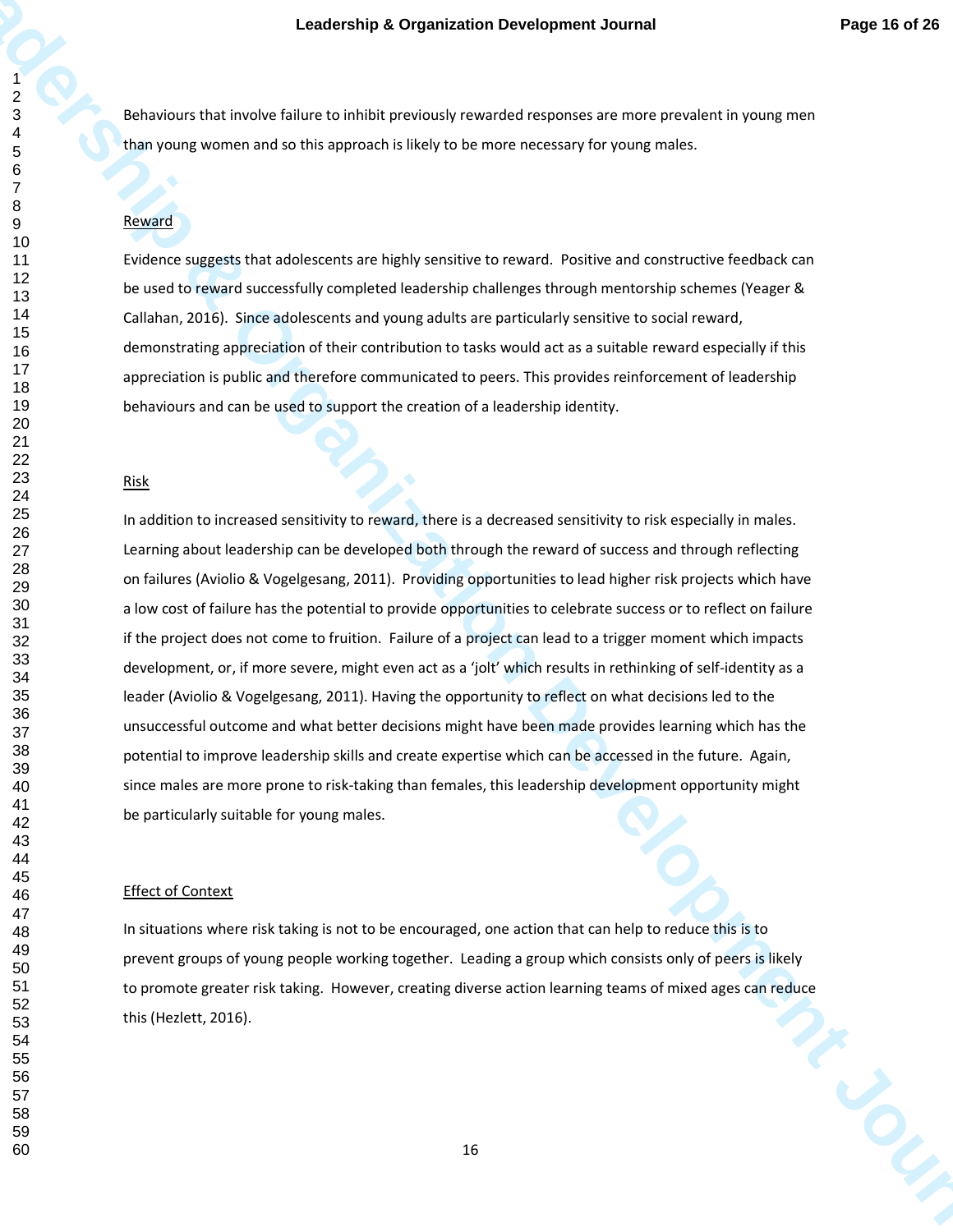#### Temporal Discounting

Adolescents and young adults are more influenced by immediate reward and less by delayed reward than adults. For this reason, rewards are more likely to be effective if they are linked directly and immediately to short-term outcomes than if they only occur when long-term goals are achieved. When leading projects, young employees should have regular meetings with mentors in which short term leadership goals can be set. Providing timely positive and constructive feedback on each goal provides the immediate reward to which young employees respond best and so helps in the development of a leadership identity. Ellis, Mendel and Nir (2006) evaluated feedback after successful outcomes and failures. They demonstrated that after successes, reflecting on things that went wrong is most effective while reflection of any kind is effective after failures.

#### Prediction Errors

**Leadership & Organization Development Journal<br>
2<br>
Comparison the course of the stationary and the comparison of the stationary council weaker of the stationary could be a<br>
definition for the stationary and contrast of the** Young adults are more sensitive to positive prediction errors than older adults. Positive prediction errors occur either when a reward is greater than expected or a punishment is less than expected. If successful outcomes are always linked to reward, the actual reward can be accurately predicted, therefore there is no longer a prediction error. It is therefore important to consider when and how much to reward success. Recent research suggests that there are two brain mechanisms for reward that compete against each other (Goto & Grace, 2008). The first, which is linked to improvement in working memory, is looking for expected reward. If the expected reward occurs (no prediction error), we work harder to remember what we were doing at the time so that we can repeat this behaviour. However, a second neural network is activated by the absence of expected reward (negative prediction error). When this occurs, the best response is to try a new behaviour in order to seek new rewards. Thus intermittent rewards can create both negative (no reward when expected) and positive (reward when unexpected) errors. This keeps motivation high and activates new learning which leads to new skill acquisition. Mentors can be trained to provide intermittent praise for exceptional leadership behaviour.

Young adults are also less sensitive to negative prediction errors which occur when rewards are less than expected or when punishments are greater than expected. In order to prevent unwanted behaviours from repeating, it is therefore necessary to be particularly strict so that the negative prediction error is strong enough to be noticed and to prevent the behaviour in the future. Since leadership can be developed through observation of the actions of leaders (Yeager & Callahan, 2016), it is important that unwanted leader and follower behaviours are consistently punished. If one member of a team is acting in a way that is not appropriate, being strict at the time will not only prevent the behaviour repeating for that member of staff, but this is also likely to create strong negative prediction errors for others who have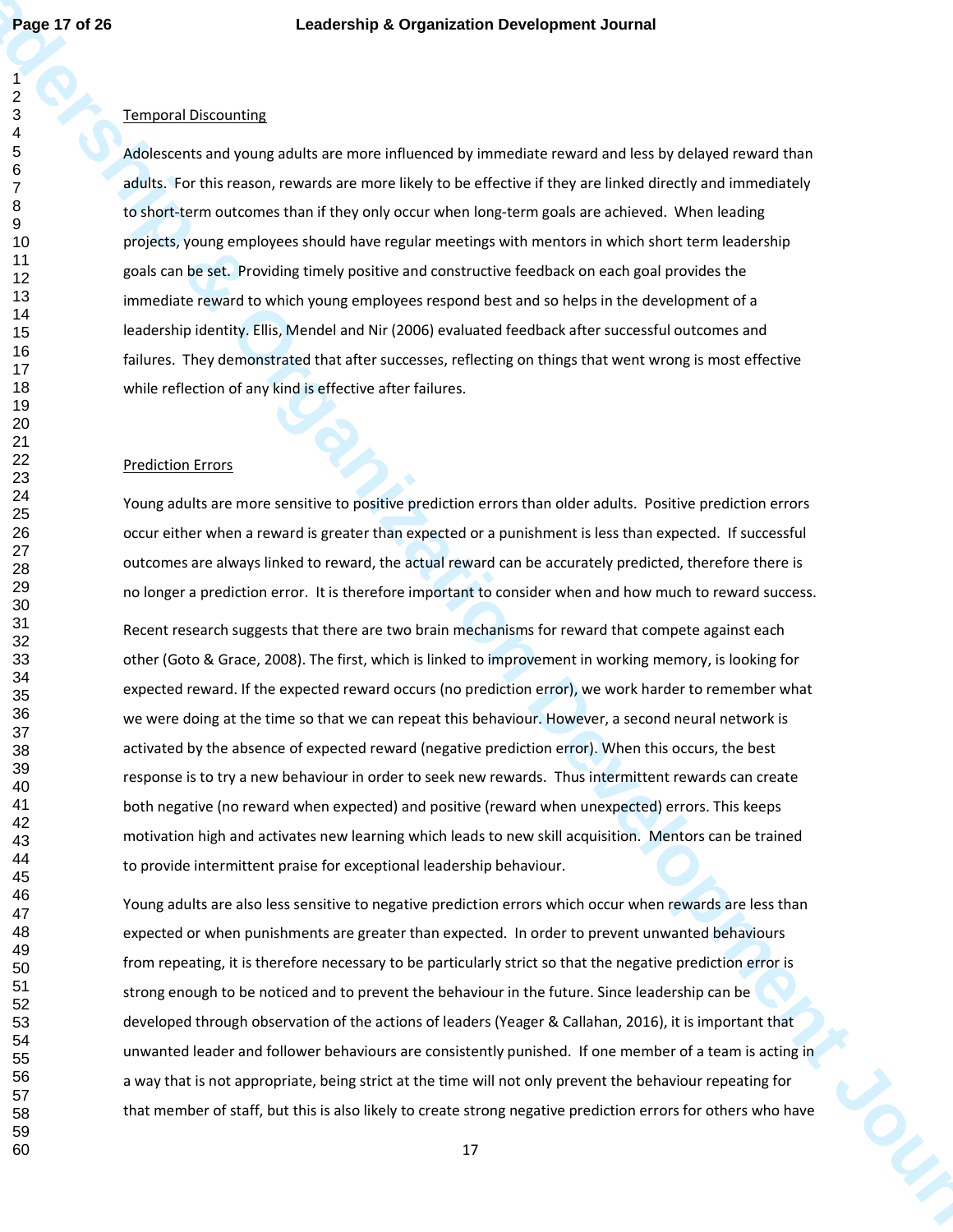witnessed the punishment. This models good leadership behaviour that can be imitated by young leaders.

#### System 1 *vs.* System 2 Thinking

When adults are new to an area in which they want to develop expertise, initially their performance is poor and depends on deliberate processing of immediately available information. Since expertise is not yet developed, decisions cannot be based on heuristics. Thus young employees have to rely on verbatim construction of each problem space. This type of deliberate decision making can be time consuming, and sometimes decisions have to be made more rapidly than this. One evolutionary solution to this lack of expertise would be to increase the rate at which experiences are obtained by increasing the sensitivity to reward and decreasing inhibition of risky decisions. The increased risk taking in adolescence makes more sense in this framework – it is a means of collecting a range of experiences as rapidly as possible resulting in an increasing ability to process by gist.

**Leadership & Organization Development Journal Progress of an alternative control of the state of the state of the state of the state of the state of the state of the state of the state of the state of the state of the sta** If this is the case, then, leadership can be developed by providing safe opportunities for individuals in their teens and early twenties to learn quickly through taking calculated risks. In addition, through mentorship, young people can be encouraged to think through decisions based on verbatim representations of the context of each decision (which they have the neural capacity to do well), and then helped to encode the gist of the decision. An additional way that this could be achieved would be by consciously accessing the ways in which expert leaders make their decisions and providing adolescents with some insight into this process through a leadership apprentice or training scheme (Haber & Komives, 2009). Sharing of this nature, either in workplace or the training room, is likely to be highly rewarding for both the learner and the more experienced leader who will learn something about themselves in the process. Indeed, mentoring and coaching in leadership has been shown to increase the development of leadership skills by exposing potential leaders to new perspectives (Lewis & Jacobs, 1992).

If time is not available to provide mentoring of this type, then helping adolescents and young adults to think through the relative rewards available in the short and long term, and encouraging them to precommit to the long term reward appears to improve the ability to resist immediate temptation (Crockett, Braams, Clark, Tobler, Robbins & Kalenshcher, 2013). Alternatively, providing young people with a gist representation of the positive (benefits) and negative (risks) value of a decision can result in decreased risk taking (Reyna et al., 2011). Rather than treat adolescents as immature and lacking in self-control, we might benefit from considering them as beginners in the field of decision making and therefore help them to develop this skill by encouraging them to use the verbatim explanations that they are good at calculating, and providing them with the short-cuts that we use as experts. Additionally, we can benefit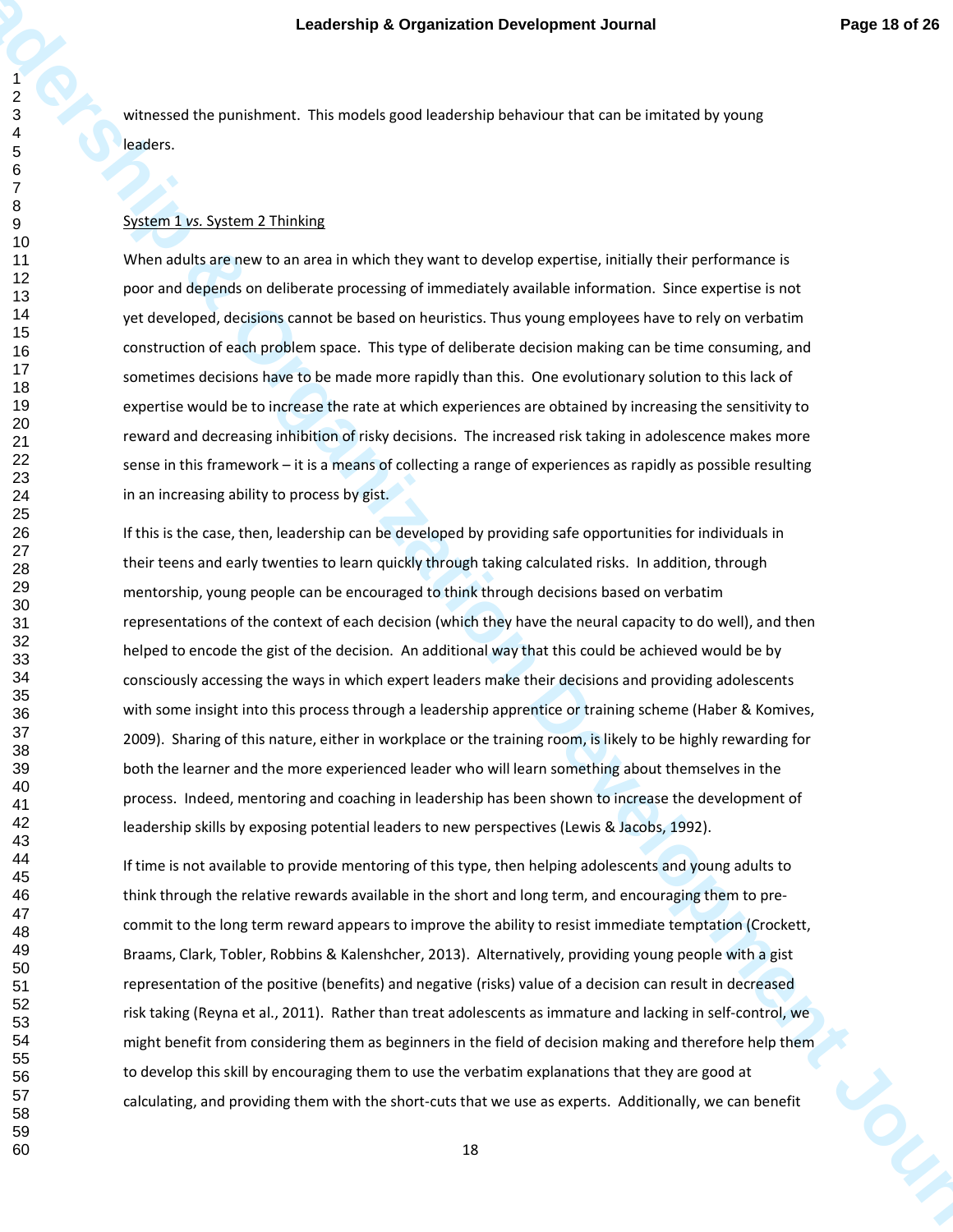from their willingness to take risks by providing them with opportunities to participate in risky ventures in a safe environment. By changing our approach in these ways, we can help to accelerate leadership expertise while benefitting from the optimism of youth.

#### **Conclusions**

**Leadership & Organization Development Journal** Organisations need to be able to train younger people to be good leaders whether they are introducing the concept of agile leadership, have an aging population of leaders who will need to be replaced in the near future, or are keen to capture the entrepreneurial talents of their younger employees. An understanding of the general challenges involved in training adolescents therefore has general applicability. This paper has outlined a number of strategies that could be used when developing the next generation of leaders, on the basis of an exploration of the difference in connectivity between adolescent and adult brains.

In particular, the relative maturity of structures which code reward and threat in comparison to the structures which regulate response to reward and threat were noted. The effects of this uneven maturation are that young people have a heightened response to reward and a reduced response to threat in comparison to adults. This results in greater risk taking especially in the presence of peers. In addition, young people are more responsive to immediate than delayed reward and are less able to accurately predict rewards than adults. Finally, young people lack the expertise which is required to create short cuts in thinking and so are more reliant on time-consuming cost-benefit analyses.

Creating the next generation of leaders requires young people to develop a leadership identity which includes both the motivation to lead and learning leadership behaviours. This will require rapid development of the parts of the brain which regulate reward and threat. Evidence suggests that experience with leadership positions and mentorship by successful leaders can accelerate this process. Thus, organisations can use this knowledge to develop training which will provide a pool of talented young people with the skills necessary both to lead within teams and to replace the generation of baby boomers as they retire.

#### **Future Directions**

In this paper, I have outlined a number of implications for leadership development that arise directly from an understanding of development of decision making in adolescents and young adults. This research was conducted both in the US (e.g. the research conducted by B.J. Casey and her team, and V.F. Reyna and her team both at Cornell University) in the UK (e.g. the research by S-J. Blakemore and her team at University College, London, K. Rubia and her team at King's College London, and A. Christakou and her team at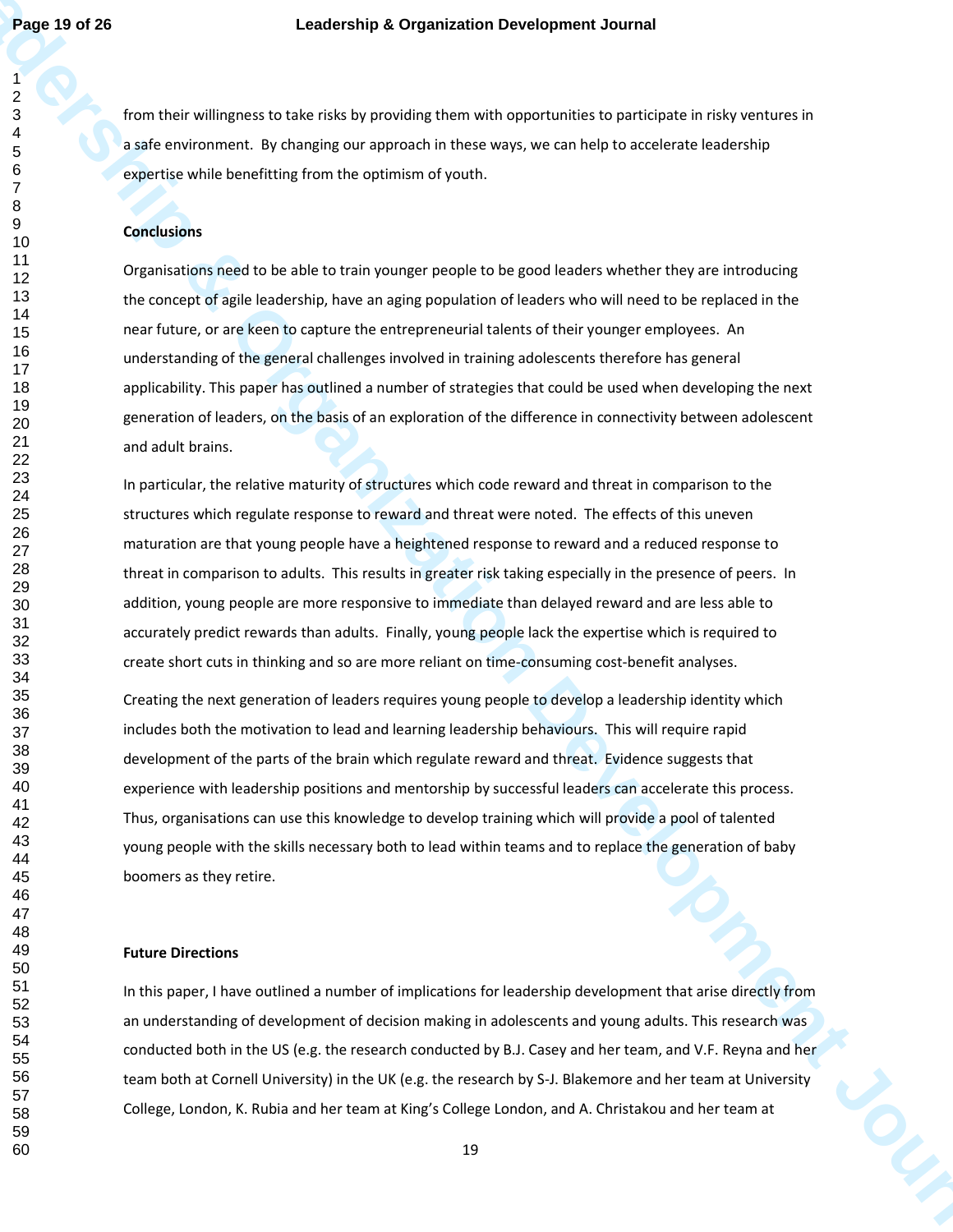University of Reading) and in Europe (L. van Leijenhorst and her team at Leiden University). The similarity of results across international laboratories suggests that these findings are appropriate for Western cultures. To date, however, there has been no similar research in Eastern cultures. This would provide a useful addition to this research area. Another useful addition to this field would be practitioner research that directly tested the predictions arising from this analysis by comparing leadership development in teams that implement these suggestions in comparison to those that do not.

Interestingly, some of the ways that have been suggested to develop leadership skills in young people made in this paper, have previously been used to compare individuals from the baby boomer generation with individuals from Generation Y (Hewlett, Sherbin & Sumberg, 2009) or to discuss how to motivate Gen Y employees in particular (Nayar, 2013). Other commentaries have focussed on specific differences between generations, for instance, the prevalence of advice to Gen Y's that they should "follow their passion" with the implicit consequence that they should love their job from day one, therefore ignoring the fact that the hard work required to develop expertise is often a long and frustrating process (Newport, 2012). If this advice is not given to other generations, then this could produce group differences in motivation to work, and therefore in the kinds of leadership positions sought by Gen Y.

**Leadership & Organization Development Journal Progression and Correspond Correspond Correspond Correspond Correspond Correspond Correspond Correspond Correspond Correspond Correspond Correspond Correspond Correspond Corre** The current analysis of the development of decision making suggests that, while differences related to generational culture or historical period will influence behaviour at work, commonalities also exist between generations of young people. Many of the attitudes to work and means to motivate young employees will have been effective in the past and will continue to be effective in the future. It is therefore important to differentiate factors that vary across cohorts and those that are common between cohorts. This analysis provides a basis for research designed to compare how best to motivate and develop leadership skills in young people in general against motivational techniques that are thought to be required for a particular new generation of employees. If some of the difficulties in motivating young people result from differences in the connections and maturation of their brain, it might not be necessary to re-invent ways to motivate each new generation. Instead, using our understanding of the neural underpinnings of behaviour in this group will allow us to design interventions that work for any generation.

#### **References**

- Albert, D., Chein, J. & Steinberg, L. (2013) Peer influences on adolescent decision making. *Current Directions in Psychological Science*, 22, 114-120.
- Amodio, D.M. & Frith, C.D. (2006) Meeting of minds: the medial frontal cortex and social cognition. *Nature Reviews: Neuroscience*, 7, 268-277.

Arnett, J.J. (1999) Adolescent storm and stress, reconsidered. *American Psychologist*, 54, 317-326.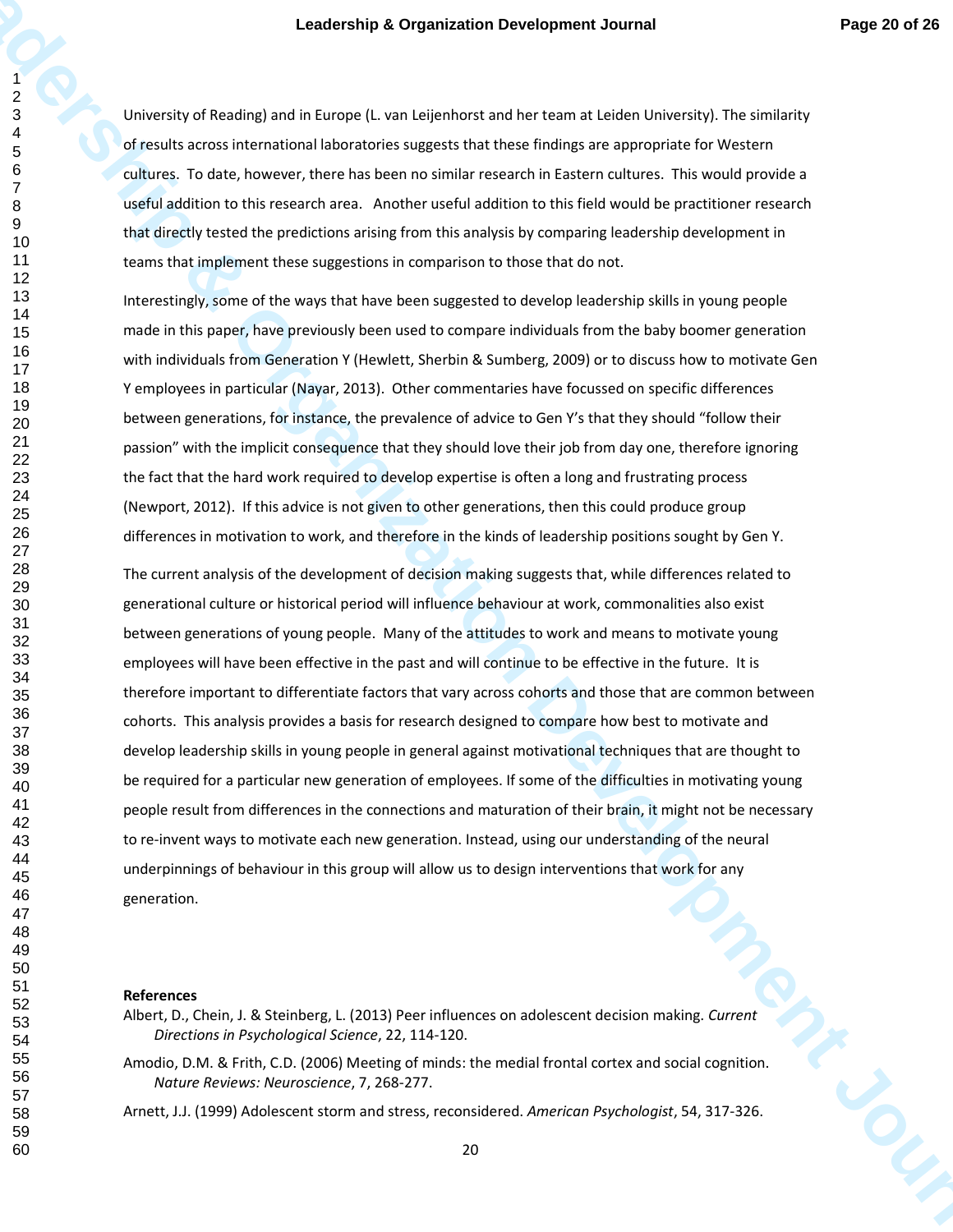- Aron, A.R., Robbins, T.W. & Poldrack, R.A. (2004) Inhibition and the right inferior frontal cortex. *Trends in Cognitive Sciences*, 8, 170-177.
- Aviolio, B.J. & Vogelgesang Lester, G. (2011) Beginning matter in genuine leadership development. In: S.E. Murphy & R.J. Reichard (eds) *Early Development and Leadership: Building the Next Generation of Leaders*. New York, NY: Psychology Press.
- Blakemore, S-J. & Robbins, T.W. (2012) Decision making in the adolescent brain. *Nature Neuroscience*, 15, 1184- 1191.
- Campbell, A. & Muncer, S. (2009) Can 'risky' impulsivity explain sex difference in aggression? *Personality and Individual Differences*, 47, 402-406.
- Campion, M.A., Cheraskin, L. & Stevens, M.J. (1994) Career-related antecedents and outcomes of job rotation. *Academy of Management Journal*, 37, 1518-1542.
- Changing Global Demographics (2011) Retrieved August 8, 2016 from http://klminc.com/marketing/changing-global-demographics

Chikazoe, J., Konishi, S., Asari, T., Jimura, K. & Miyashita, Y. (2007) Activation of right inferior frontal gyrus during response inhibition across response modalities. *Journal of Cognitive Neuroscience*, 19, 69-80.

- Christakou, A. (2014) Present simple and continuous: emergence of self-regulation and contextual sophistication in adolescent decision-making. *Neuropsychologia*, 65*,* 302-312.
- **Page 21 of 26**<br> **Leadership & Organization Development Journal Islam<br>
2.5<br>
APRIVA A. Recent, the ALE (19) increase and the first interaction Development Journal of the ALE (19)<br>
Coupled at A Conseiled at the Conseiled Sch** Christakou, A., Brammer, M., & Rubia, K. (2011) Maturation of limbic corticostriatal activation and connectivity associated with developmental changes in temporal discounting. *NeuroImage*, 54, 1344- 1354.
	- Christakou, A., Brammer, M. Giampietro, V. & Rubia, K. (2009) Right ventromedial and dorsolateral prefrontal cortices mediate adaptive decisions under ambiguity by integrating choice utility and outcome evaluation. *Journal of Neuroscience*, 29, 11020-11028.
	- Cohen, J.R., Asarnow, R.F., Sabb, F.W., Bilder, R.M., Bookheimer, S.Y., Knowlton, B.J. & Poldracik, R.A. (2010) A unique adolescent response to reward prediction errors. *Nature Neuroscience*, 13, 1-3.
	- Cosmides, L. & Tooby, J. (1996) Are humans good intuitive statisticians after all? Rethinking some conclusions from the literature on judgement under uncertainty. *Cognition*, 58, 1-73.
	- Crockett, M.J., Braams, B.R., Clark, L., Tobler, P.N., Robbins, T.W. & Kalenshcher, T. (2013) Resetricting temptations: neural mechanisms of precommitment. *Neuron*, 79, 391-401.
	- Daimler, M. (2016) Why leadership development has to happen on the job, *Harvard Business Review,*  March 16, 2016.
	- Day, D., Fleenor, J., Atwater, L., Sturm, R. & McKee, R. (2014) Advances in leader and leadership development: a review of 25 years of research and theory. *The Leadership Quarterly*, 25, 63-82.
	- Dreyfuss, M., Caudle, K., Drysdale, A., Johnston, N., Cohen, A., Somerville, L., Galvan, A., Tottenham, N., Hare, T. & Casey, B.J. (2014) Teens impulsively react rather than retreat from threat. *Developmental Neuroscienc*e, *36*, 220-227.
	- Ellis, S., Mendel, R. & Nir, M. (2006) Learning from successful and failed experience: The moderating role of kind of after-event review. *Journal of Applied Psychology*, 91, 669-680.
	- Ernst, M., Pine, D.S. & Hardin, M. (2006) Triadic model of the neurobiology of motivated behaviours in adolescence. *Psychological Medicine*, 36, 299-312.
	- Ernst, M. & Spear, L.P. (2009) Reward Systems. In, de Haan, M., Gunnar, M.R. (eds) *Handbook of Developmental Social Neuroscience*, New York: Guilford Press.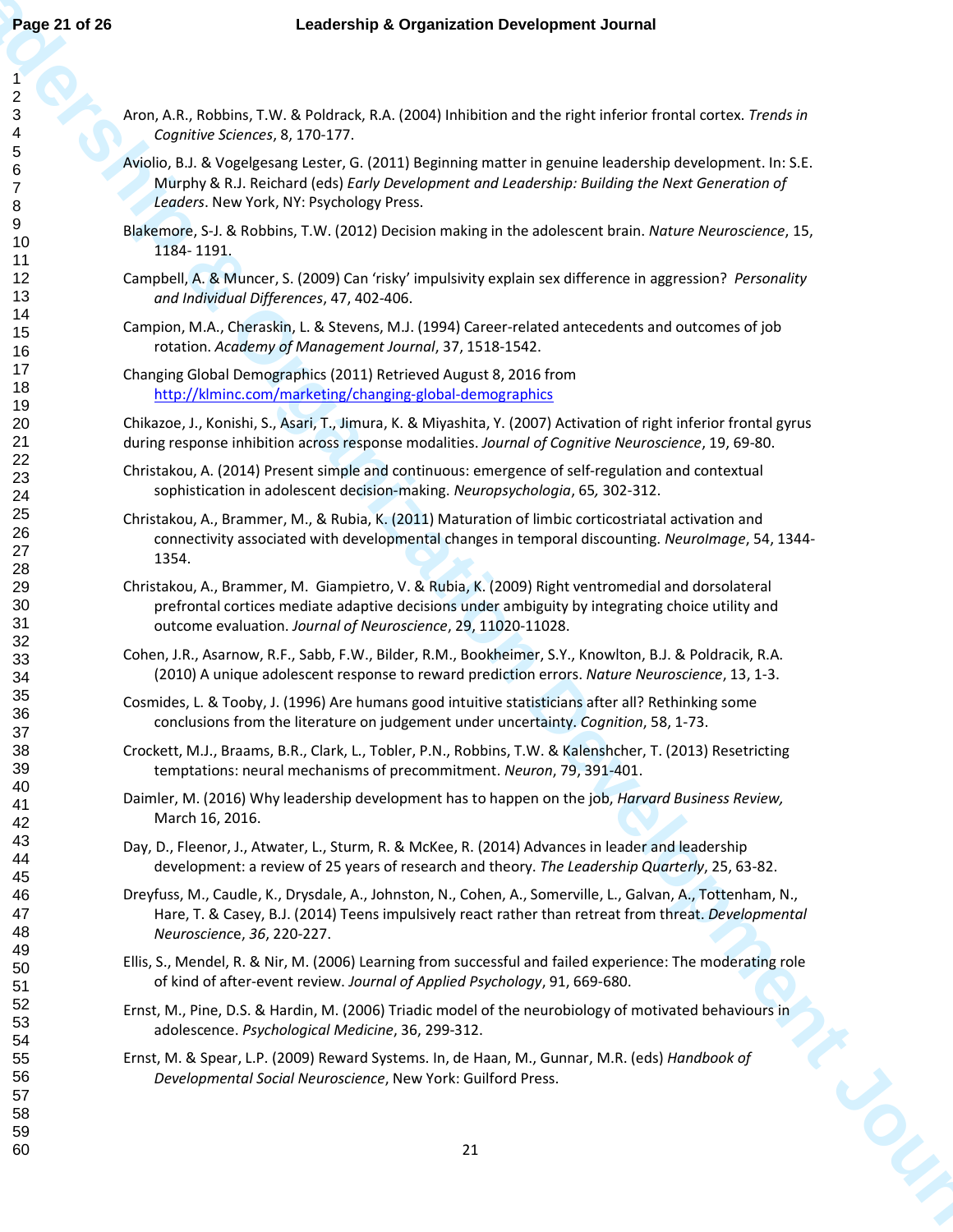- Evans, J.S.B.T. (2003) In two minds: dual-process accounts of reasoning. *Trends in Cognitive Sciences*, 7, 454-459.
- **Leadership & Organization Development Journal Progress of 26 and<br>
2.** Development Journal Care is a considerably development Journal Consider Journal Care is a consider development of the state of the state of the state Galvan, A., Hare, T.A., Parra, C.E., Penn, J., Voss, H., Glover, G. & Casey, B.J. (2006) Earlier development of the accumbens relative to orbitofrontal cortex might underlie risk-taking behaviour in adolescents. *Journal of Neuroscience*, 26, 6885-6892.
	- Goto, Y. & Grace, A. (2008) Limbic and cortical information processing in the nucleus accumbens. *Trends in Neuroscience*, 31, 552-558.
	- Haber, P. & Komives, S.R. (2009) Predicting the individual values of the social change model of leadership development: The role of college students' leadership and involvement experiences. *Journal of Leadership Education*, 7, 133-166.
	- Hewlett, S.A., Sherbin, L. & Sumberg, K. (2009) How Gen Y & Boomers will reshape your agenda. *Harvard Business Review,* July-August 2009.
	- Hezlett, S.A. 92016) Enhancing experience-driven leadership development. *Advances in Developing Human Resources*, 18, 369-389.
	- Jones, R.M., Somerville, L.H., Li, J., Ruberry, E.J., Powers, A., Mehta, N. Dyke, J. & Casey, B.J. (2014) Adolescent-specific patterns of behaviour and neural activity during social reinforcement learning. *Cognitive, Affective and Behavioral Neuroscience*, 14, 683-697.
	- Kahneman, D. (2011) *Thinking, Fast and Slow.* London, UK: Penguin Press.
	- Kraiger, K., Ford, J.K. & Salas, E. (1993) Application of cognitive, skill-based and affective theories of learning outcomes to new methods of training evaluation. *Journal of Applied Psychology*, 78, 311- 328.
	- Leonard, H.S. & Marquardt, M.J. (2010) The evidence for the effectiveness of action learning. *Action Learning: Research and Practice*, 7, 121-136.
	- Lewis, P.M. and Jacobs, T.O. (1992) Individual differences in strategic leadership capacity: a constructive/development view, in Phillips, R.L. and Hunt, J.G. (Eds), *Strategic Leadership: A Multiorganizational Perspective*, Westport, CT:Quorum Books, 121-137.
	- Loughran, T., Paternoster, R. & Weiss, D. (2012) Hyperbolic time discounting, offender time preferences and deterrence. *Journal of Quantitative Criminology*, 28, 607.
	- Luna, B., Padmanabhan, A. & O'Hearn, K. (2010) What has fMRI told us about the development of cognitive control through adolescence? *Brain and Cognition*, 72, 101-112.
	- Marsh, R., Zhu, H., Schultz, R.T., Quackenbush, G., Royal, J., Skudlarski, P. & Peterson, B.S. (2006) A developmental study of self-regulatory control. *Human Brain Mapping*, 27, 848-863.
	- McCall, M.W. Jr., Lombardo, M.M. & Morrison, A.M. (1988) *The Lessons of Experience*: *How Successful Executives Develop on the Job.* Lexington, MA: Lexington Press.
	- McCauley, C.D. & Van Velsor, E. (2004) The Center for Creative Leadership Development, San Francisco, CA:Jossey-Bass.
	- Miller, E.J. (1998), "The leader with the vision: is time running out?", in Klein, E.B., Gabelnick, F. and Herr, P. (Eds), *The Psychodynamics of Leadership*, Madison, CT: Psychosocial Press, 3-25.
	- Nayar, V. (2013) Handing the keys to Gen Y. *Harvard Business Review*, May 2013.
	- Newport, C. (2012) Solving Gen Y's passion problem. *Harvard Business Review,* September 18, 2012.
	- Pearce, C.L. (2004) The future of leadership: combining vertical and shared leadership to transform knowledge work, *Academy of Management Executive*, 18, 47-57.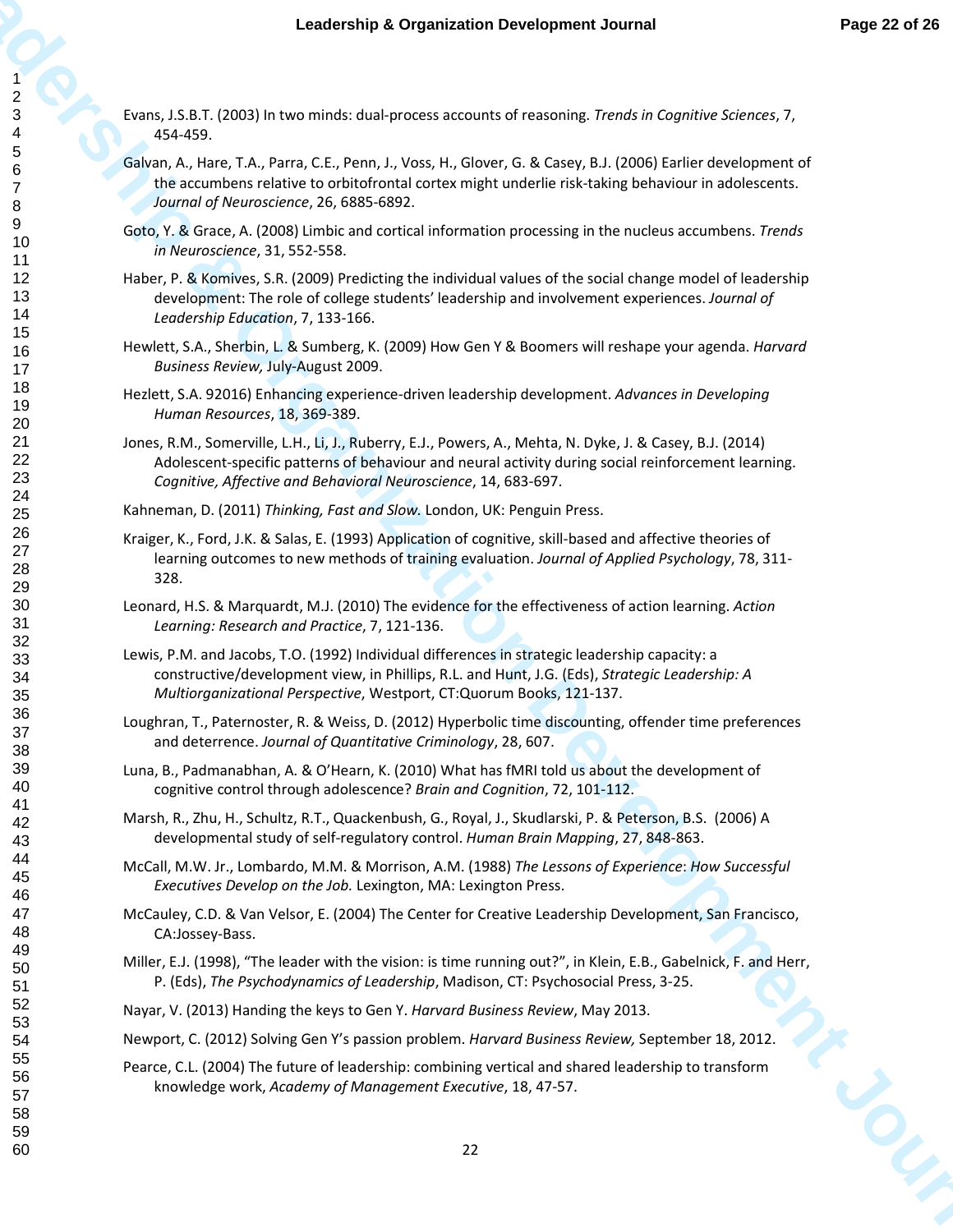- Rachlin, H. & Green, L. (1972) Commitment, choice and self-control. *Journal of the Experimental Analysis of Behavior*, 17, 15-22.
- Reyna,V.F. (2012) A new intuitionism: Meaning, memory and development in fuzzy-trace theory. *Judgement and Decision Making*, 7, 332-359.
- Reyna, V.F. & Brainerd, C.J. (1991) Fuzzy-trace theory and faming effects in choice: Gist extraction, truncation, and conversion*. Journal of Behavioural Decision Making*, 4, 249-262.
- Reyna, V.F., Chick, C.F., Corbin, J.C. & Hsia, A.N. (2013) Developmental reversals in risky decision making: Intelligence agents show larger decision biases than college students. *Psychological Science*, 25, 76- 84.
- Reyna, V.F., Estrada, S.M., DeMarinis, J.A., Myers, R.M., Stanisz, J.M. & Mills, B.A. (2011) Neurobiological and memory models of risky decision making in adolescents versus young adults. *Journal of Experimental Psychology. Learning, Memory, and Cognition*, 37, 1125-1142.
- **Page 21 of 36**<br>
Leadership & Organization Development Journal of the Department Animator (1987)<br>
2. Scribtte, H. B. Organization Concerns and the state is a state of the Development Journal of the Development Journal of t Rubia, K., Lim, L., Ecker, C., Halari, R., Giampietro, V., Simmons, A., Brammer, M. & Smith, A. (2013) Effects of age and gender on neural networks of motor response inhibition: From adolescence to midadulthood. *NeuroImage*, 83, 690-703.
	- Rubia, K., Hyde, Z., Halari, R., Giampietro, V. & Smith, A. (2010) Effects of age and sex on developmental neural networks of visual-spatial attention allocation. *NeuroImage*, 51, 817-827.
	- Rubia, K., Smith, A., Taylor, E. & Brammer, M. (2007) Linear age-correlated functional development of right inferior fronto-striato-cerebellar networks during response inhibition and anterior cingulate during error-related processes. *Human Brain Mapping*, 28, 1163-1177.
	- Schneider, M. (2002) A stakeholder model of organizational leadership. *Organization Science*, 13, 209.
	- Sebastian, C., Burnett, S. & Blakemore, S-J. (2008) Develop0ment of the self-concept during adolescence. *Trends in Cognitive Sciences*, 12, 441-446.
	- Silva, K., Chein, J. & Steinberg, L. (2016) Adolescents in peer groups make more prudent decisions when a slightly older adult is present. Psychological Science, doi:10.1177/0956797615620379
	- Somerville, L.H., Hare, T. & Casey, B.J. (2011) Frontostriatal maturation predicts cognitive control failure to appetitive cues in adolescents. *Journal of Cognitive Neuroscience,* 23, 2123-2134.
	- Steinberg, L. (2010) A dual systems model of adolescent risk-taking. *Developmental Psychobiology*, 52, 216-224.
	- Steinberg, L. (2008) A social neuroscience perspective on adolescent risk taking. *Developmental Review*, 28, 78-106.
	- Steinberg, L. (2007) Risk taking in adolescence: New perspectives from brain and behavioral science. *Current Directions in Psychological Science*, 16, 55-50.
	- Tversky, A. & Kahneman, D. (1974) Judgement under uncertainty: Heuristics and biases. *Science*, 185, 1124-1131.
	- Tversky, A. & Kahneman, D. (1986) Rational choice and the framing of decisions. *Journal of Business*, 59, 251-278.
	- van Leijenhorst, L., Moor, B.G., Op de Macks, Z.A., Rombouts, S.A.R.B., Westenberg, P.A. & Crone, E.A. (2010) Adolescent risky decision-making: neurocognitive development of reward and control regions. *NeuroImage*, 51, 345-355.
	- Viner, R.M., Ozer, E.M., Denny, S., Marmot, M., Resnick, M., Fatsui, A. & Currie, C. (2012) Adolescence and the social determinants of health. *Lancet*, 379, 1641-1652.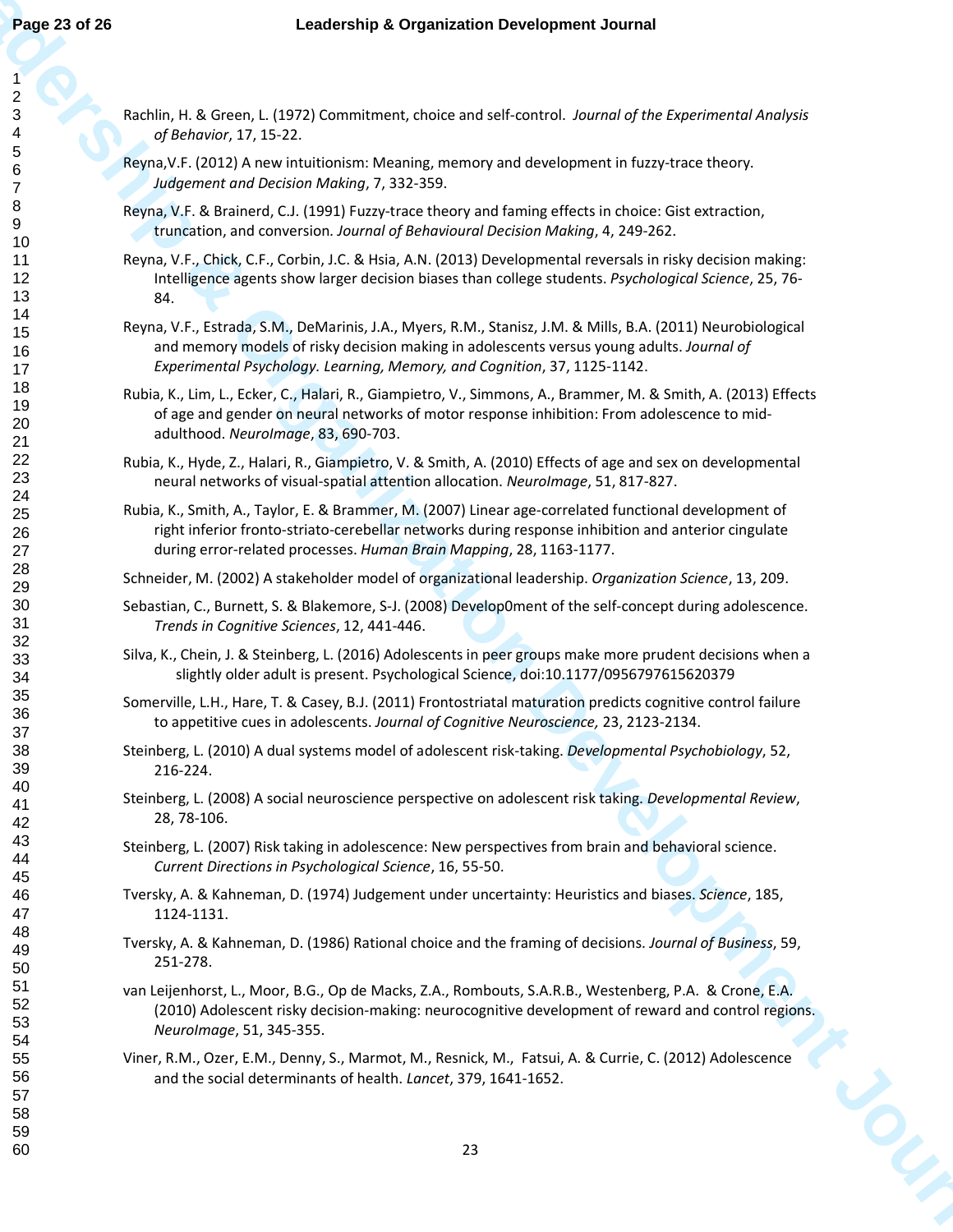Leadership & Organization Development Journal of The Construction Development Journal of The Construction Development Journal of The Construction Development Journal of The Construction Development Journal of The Construct Weinstein, S.M., Mermelstein, R.J., Hankin, B.L., Hedeker, D. & Flay, B.R. (2007) Longitudinal patterns of daily affect and global mood during adolescence. *Journal of Research in Adolescence*, 17, 587-600.

Yeager, K.L. & Callahan, J.L. (2016) Learning to lead: Foundations of emerging leader identity development. *Advances in Developing Human Resources*, 18, 286-300.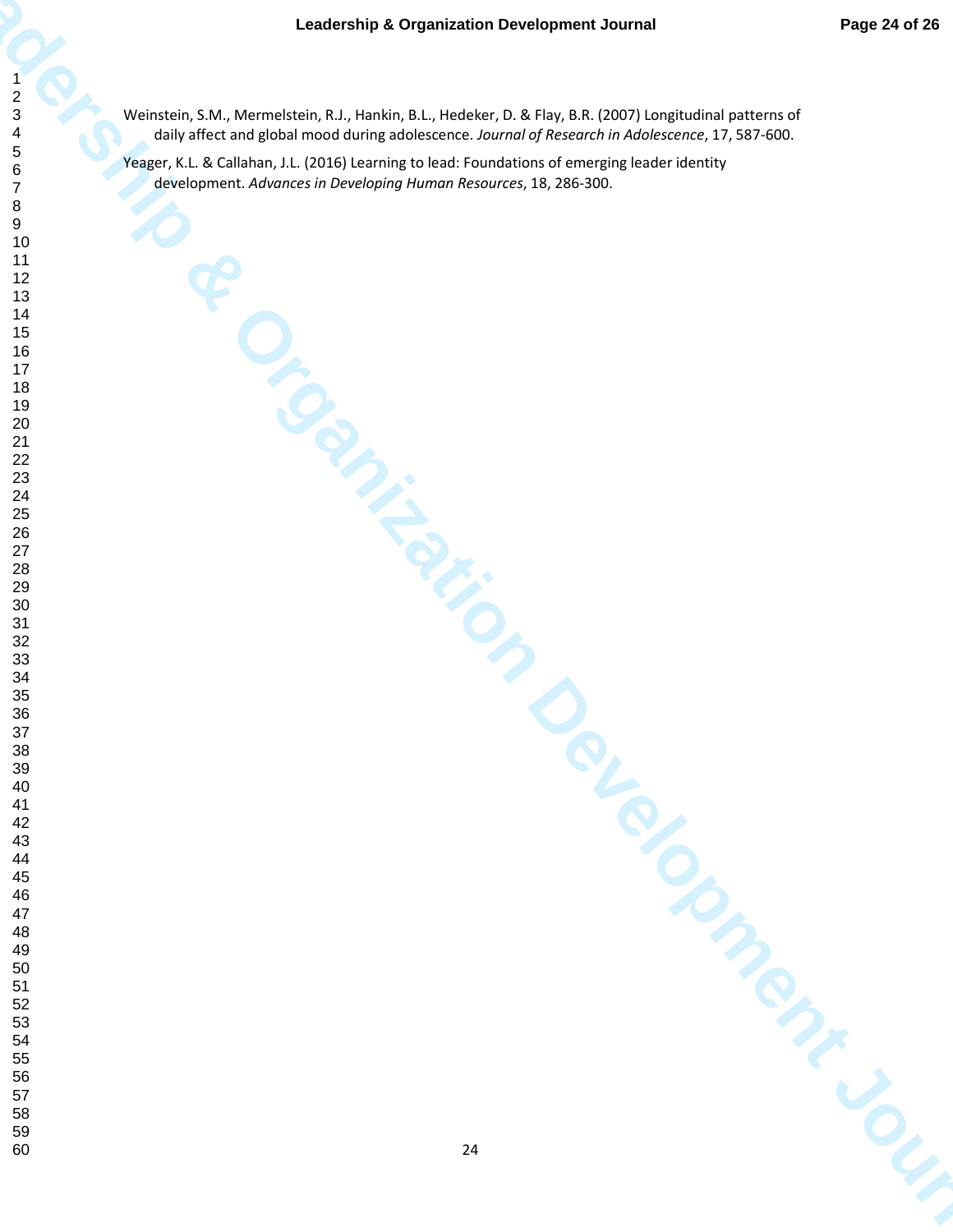| Table 1: Implications of each area of brain development for guiding leadership development in adolescents<br>and young adults with suggested actions<br><b>Neural Development</b><br>Implication<br>Leadership Development<br>Less able to inhibit behaviours<br>Develop inhibition through experiences<br>Inhibition<br>Males less able to inhibit than females<br>in situations where self-regulation is<br>required in order to lead by example<br>Increased sensitivity to reward<br>Provide a mentor who can give positive<br>Reward<br>and constructive feedback on<br>performance after appropriately<br>challenging leadership opportunities<br>Decreased sensitivity to risk especially<br>Risk<br>Offer opportunities to lead on higher<br>risk projects with low cost of failure in<br>in males<br>order to sensitise to the effects of<br>taking unnecessary risks<br><b>Effect of Context</b><br>Greater risk taking with peers but<br>Allow individuals to lead on projects<br>reduced when older person present<br>including mixed ages groups to<br>discourage unwanted risk taking<br>Less sensitive to long term reward<br>Reward little and often<br><b>Temporal Discounting</b><br><b>Prediction Errors</b><br>Sensitive to positive prediction errors<br>Train mentors to make rewards<br>intermittent to provide unexpected<br>positive prediction errors<br>Train mentors to be strict when<br>Less sensitive to negative prediction<br>behaviour has not met expectation to<br>errors<br>create strong negative prediction errors<br>System 1 vs System 2<br>More dependence on system 2 since<br>Use leadership by example to teach the<br>expertise has not yet been acquired<br>shortcuts used by experienced leaders. |  |
|---------------------------------------------------------------------------------------------------------------------------------------------------------------------------------------------------------------------------------------------------------------------------------------------------------------------------------------------------------------------------------------------------------------------------------------------------------------------------------------------------------------------------------------------------------------------------------------------------------------------------------------------------------------------------------------------------------------------------------------------------------------------------------------------------------------------------------------------------------------------------------------------------------------------------------------------------------------------------------------------------------------------------------------------------------------------------------------------------------------------------------------------------------------------------------------------------------------------------------------------------------------------------------------------------------------------------------------------------------------------------------------------------------------------------------------------------------------------------------------------------------------------------------------------------------------------------------------------------------------------------------------------------------------------------------------------------------------------------------------------------|--|
|                                                                                                                                                                                                                                                                                                                                                                                                                                                                                                                                                                                                                                                                                                                                                                                                                                                                                                                                                                                                                                                                                                                                                                                                                                                                                                                                                                                                                                                                                                                                                                                                                                                                                                                                                   |  |
|                                                                                                                                                                                                                                                                                                                                                                                                                                                                                                                                                                                                                                                                                                                                                                                                                                                                                                                                                                                                                                                                                                                                                                                                                                                                                                                                                                                                                                                                                                                                                                                                                                                                                                                                                   |  |
|                                                                                                                                                                                                                                                                                                                                                                                                                                                                                                                                                                                                                                                                                                                                                                                                                                                                                                                                                                                                                                                                                                                                                                                                                                                                                                                                                                                                                                                                                                                                                                                                                                                                                                                                                   |  |
|                                                                                                                                                                                                                                                                                                                                                                                                                                                                                                                                                                                                                                                                                                                                                                                                                                                                                                                                                                                                                                                                                                                                                                                                                                                                                                                                                                                                                                                                                                                                                                                                                                                                                                                                                   |  |
|                                                                                                                                                                                                                                                                                                                                                                                                                                                                                                                                                                                                                                                                                                                                                                                                                                                                                                                                                                                                                                                                                                                                                                                                                                                                                                                                                                                                                                                                                                                                                                                                                                                                                                                                                   |  |
|                                                                                                                                                                                                                                                                                                                                                                                                                                                                                                                                                                                                                                                                                                                                                                                                                                                                                                                                                                                                                                                                                                                                                                                                                                                                                                                                                                                                                                                                                                                                                                                                                                                                                                                                                   |  |
|                                                                                                                                                                                                                                                                                                                                                                                                                                                                                                                                                                                                                                                                                                                                                                                                                                                                                                                                                                                                                                                                                                                                                                                                                                                                                                                                                                                                                                                                                                                                                                                                                                                                                                                                                   |  |
|                                                                                                                                                                                                                                                                                                                                                                                                                                                                                                                                                                                                                                                                                                                                                                                                                                                                                                                                                                                                                                                                                                                                                                                                                                                                                                                                                                                                                                                                                                                                                                                                                                                                                                                                                   |  |
|                                                                                                                                                                                                                                                                                                                                                                                                                                                                                                                                                                                                                                                                                                                                                                                                                                                                                                                                                                                                                                                                                                                                                                                                                                                                                                                                                                                                                                                                                                                                                                                                                                                                                                                                                   |  |
|                                                                                                                                                                                                                                                                                                                                                                                                                                                                                                                                                                                                                                                                                                                                                                                                                                                                                                                                                                                                                                                                                                                                                                                                                                                                                                                                                                                                                                                                                                                                                                                                                                                                                                                                                   |  |
|                                                                                                                                                                                                                                                                                                                                                                                                                                                                                                                                                                                                                                                                                                                                                                                                                                                                                                                                                                                                                                                                                                                                                                                                                                                                                                                                                                                                                                                                                                                                                                                                                                                                                                                                                   |  |
|                                                                                                                                                                                                                                                                                                                                                                                                                                                                                                                                                                                                                                                                                                                                                                                                                                                                                                                                                                                                                                                                                                                                                                                                                                                                                                                                                                                                                                                                                                                                                                                                                                                                                                                                                   |  |
| Use coaching to reflect on leadership                                                                                                                                                                                                                                                                                                                                                                                                                                                                                                                                                                                                                                                                                                                                                                                                                                                                                                                                                                                                                                                                                                                                                                                                                                                                                                                                                                                                                                                                                                                                                                                                                                                                                                             |  |
| experiences using system 2.                                                                                                                                                                                                                                                                                                                                                                                                                                                                                                                                                                                                                                                                                                                                                                                                                                                                                                                                                                                                                                                                                                                                                                                                                                                                                                                                                                                                                                                                                                                                                                                                                                                                                                                       |  |
|                                                                                                                                                                                                                                                                                                                                                                                                                                                                                                                                                                                                                                                                                                                                                                                                                                                                                                                                                                                                                                                                                                                                                                                                                                                                                                                                                                                                                                                                                                                                                                                                                                                                                                                                                   |  |
|                                                                                                                                                                                                                                                                                                                                                                                                                                                                                                                                                                                                                                                                                                                                                                                                                                                                                                                                                                                                                                                                                                                                                                                                                                                                                                                                                                                                                                                                                                                                                                                                                                                                                                                                                   |  |
|                                                                                                                                                                                                                                                                                                                                                                                                                                                                                                                                                                                                                                                                                                                                                                                                                                                                                                                                                                                                                                                                                                                                                                                                                                                                                                                                                                                                                                                                                                                                                                                                                                                                                                                                                   |  |
|                                                                                                                                                                                                                                                                                                                                                                                                                                                                                                                                                                                                                                                                                                                                                                                                                                                                                                                                                                                                                                                                                                                                                                                                                                                                                                                                                                                                                                                                                                                                                                                                                                                                                                                                                   |  |
| <b>DIPARATE</b>                                                                                                                                                                                                                                                                                                                                                                                                                                                                                                                                                                                                                                                                                                                                                                                                                                                                                                                                                                                                                                                                                                                                                                                                                                                                                                                                                                                                                                                                                                                                                                                                                                                                                                                                   |  |
|                                                                                                                                                                                                                                                                                                                                                                                                                                                                                                                                                                                                                                                                                                                                                                                                                                                                                                                                                                                                                                                                                                                                                                                                                                                                                                                                                                                                                                                                                                                                                                                                                                                                                                                                                   |  |
| 25                                                                                                                                                                                                                                                                                                                                                                                                                                                                                                                                                                                                                                                                                                                                                                                                                                                                                                                                                                                                                                                                                                                                                                                                                                                                                                                                                                                                                                                                                                                                                                                                                                                                                                                                                |  |

7 8 9 10 11 12 13 14 15 16 17 18 19 20 21 22 23 24 25 26 27 28 29 30 31 32 33 34 35 36 37 38 39 40 41 42 43 44 45 46 47 48 49 50 51 52 53 54 55 56 57 58 59